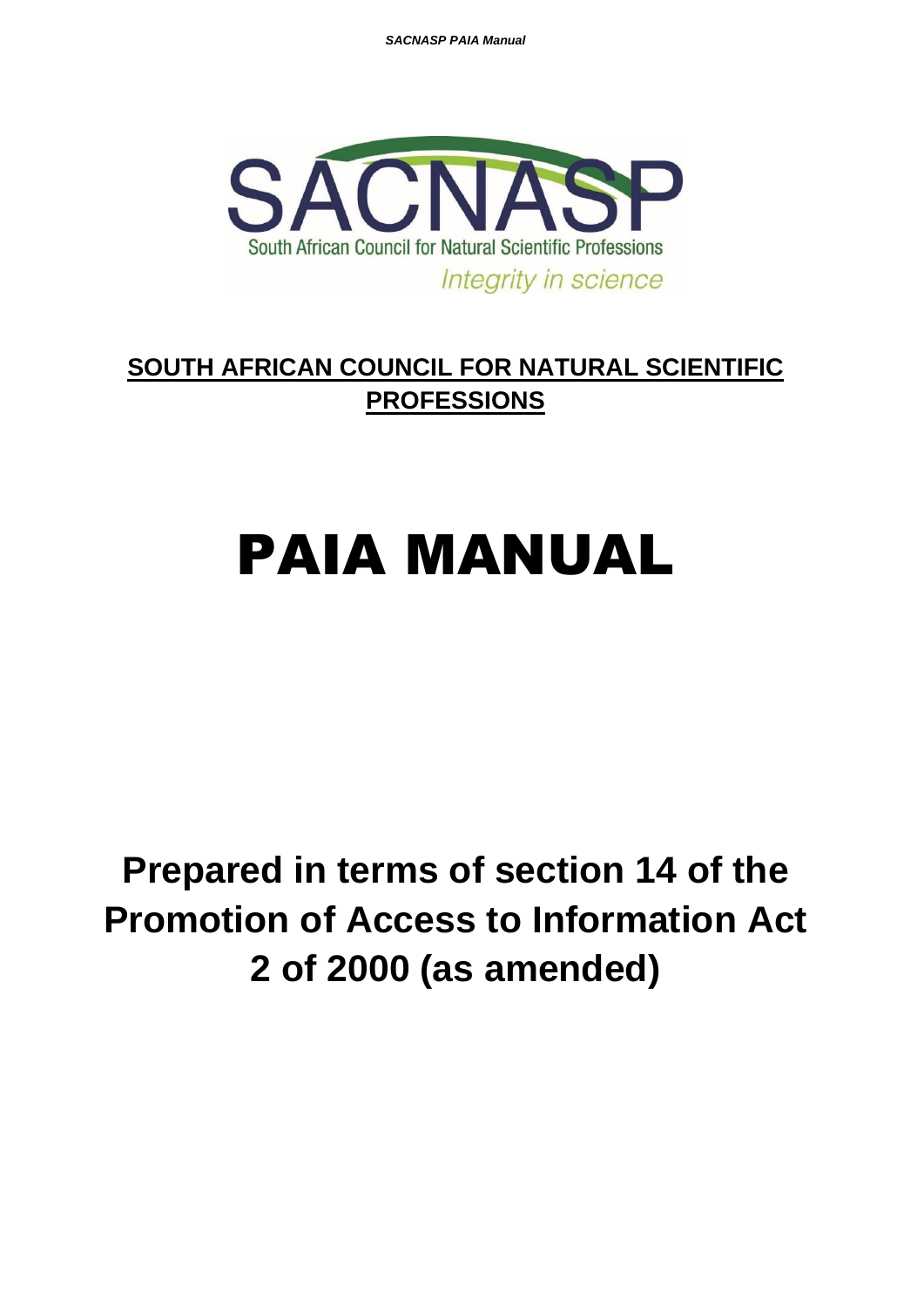#### **DATE OF COMPILATION: 14/12/2021 DATE OF REVISION:** *(to be determined)*

# **TABLE OF CONTENTS**

|                                                                                  | Page      |
|----------------------------------------------------------------------------------|-----------|
| List of acronyms and abbreviations                                               | 1         |
| Purpose of Manual                                                                | 2         |
| <b>Establishment of SACNASP</b>                                                  | 3         |
| <b>Structure of SACNASP</b>                                                      | 4         |
| Key contact details for access to information of SACNASP                         | 5         |
| Description of all remedies available in respect of an act or failure to act by  | $6 - 7$   |
| <b>SACNASP</b>                                                                   |           |
| Guide on how to use PAIA and how to obtain access to the guide                   | $7 - 9$   |
| Description of the subjects on which the body holds records and categories of    | $10 - 11$ |
| records held by SACNASP                                                          |           |
| Categories of records of the SACNASP which are available without a person having | $11 - 12$ |
| to request access                                                                |           |
| Services available to members of the public from SACNASP and how to gain         | 12        |
| access to those services                                                         |           |
| Public involvement in the formulation of policy or the exercise of powers or     | 13        |
| performance of duties by SACNASP                                                 |           |
| Processing of personal information                                               | $13 - 15$ |
| Availability of the manual                                                       | 15        |
| Updating of the manual                                                           | 16        |
| PAIA Requests made to SACNASP                                                    | 16        |
| Annexure A: Form 2 – Request for access to record of public body                 |           |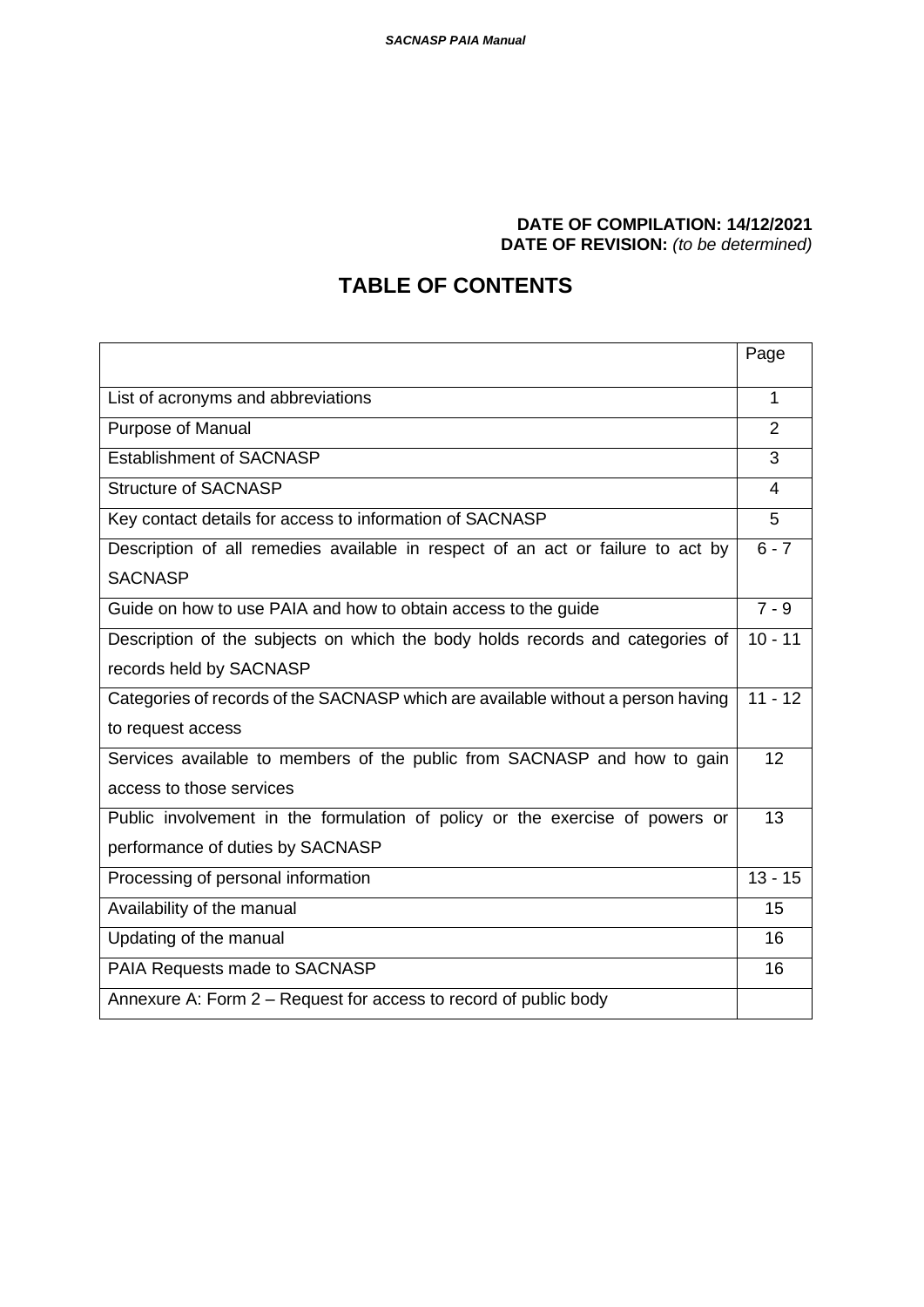## **1. LIST OF ACRONYMS AND ABBREVIATIONS**

| 1.1 | "CEO"            | Chief Executive Officer or Acting Chief Executive Officer             |
|-----|------------------|-----------------------------------------------------------------------|
| 1.2 | "DIO"            | Deputy Information Officer;                                           |
| 1.3 | "DSI"            | Department of Science and Innovation                                  |
| 1.4 | "IO"             | Information Officer;                                                  |
| 1.5 | "Minister"       | Minister of Justice and Correctional Services;                        |
| 1.6 | "NSP Act"        | Natural Scientific Professions Act (No. 27 of 2003)<br>(as Amended)   |
| 1.7 | "PAIA"           | Promotion of Access to Information Act No. 2 of 2000 (as<br>Amended); |
| 1.8 | "PFMA"           | Public Finance Management Act No.1 of 1999 (as<br>Amended);           |
| 1.9 | "POPIA"          | Protection of Personal Information Act No.4 of 2013;                  |
|     | 1.10 "Regulator" | Information Regulator.                                                |
|     | 1.11 "SACNASP"   | South African Council for Natural Scientific Professions              |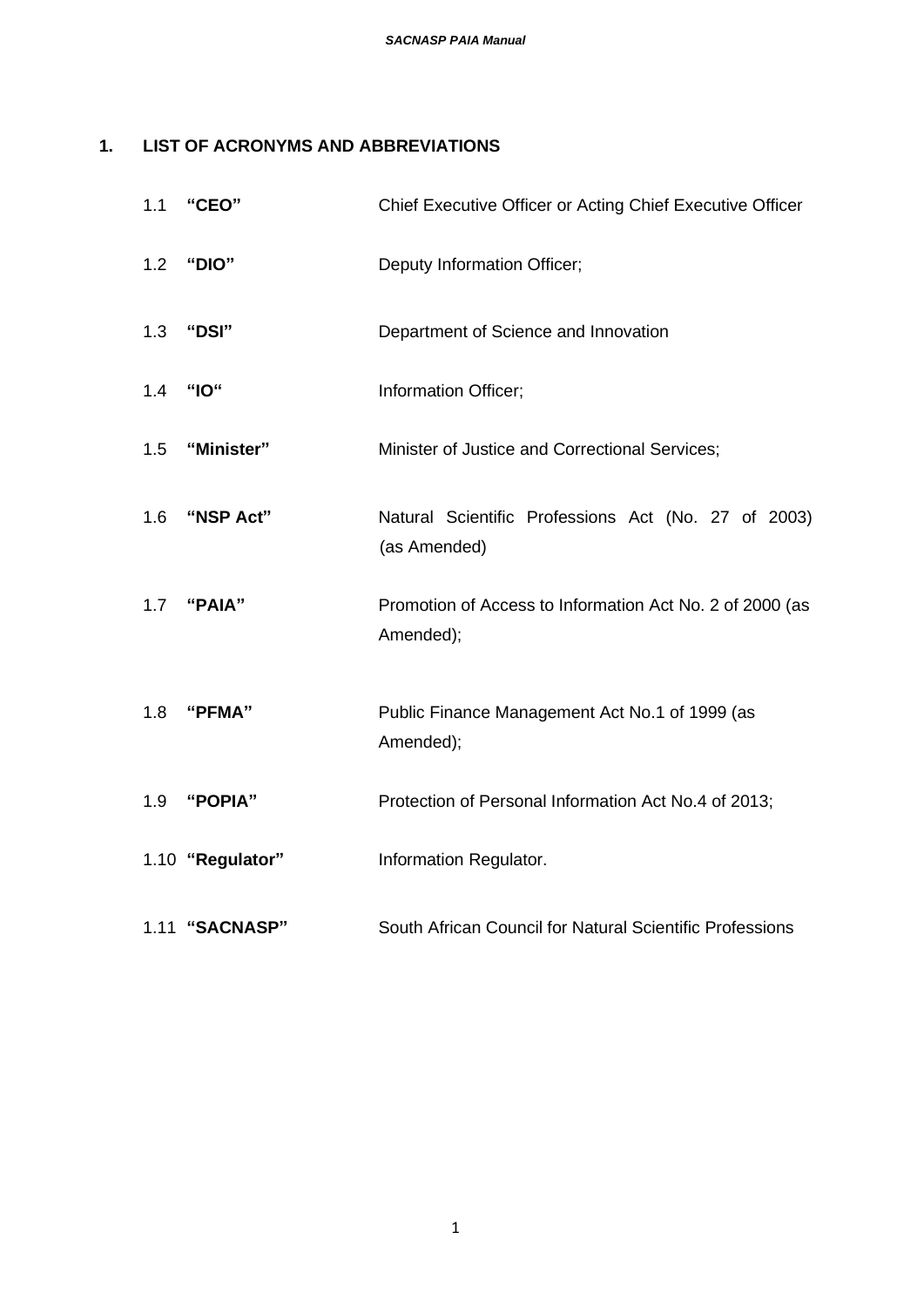#### **2. PURPOSE OF PAIA MANUAL**

This PAIA Manual is useful for the public to-

- 2.1 check the nature of the records which may already be available at SACNASP, without the need for submitting a formal PAIA request;
- 2.2 have an understanding of how to make a request for access to a record of the **SACNASP**
- 2.3 access all the relevant contact details of the persons who will assist the public with the records they intend to access;
- 2.4 know all the remedies available from the SACNASP regarding request for access to the records, before approaching the Regulator or the Courts;
- 2.5 the description of the services available to members of the public from SACNASP and how to gain access to those services;
- 2.6 a description of the guide on how to use PAIA, as updated by the Regulator and how to obtain access to it;
- 2.7 if the body will process personal information, the purpose of processing of personal information and the description of the categories of data subjects and of the information or categories of information relating thereto;
- 2.8 know if SACNASP has planned to transfer or process personal information outside the Republic of South Africa and the recipients or categories of recipients to whom the personal information may be supplied; and
- 2.9 know whether SACNASP has appropriate security measures to ensure the confidentiality, integrity and availability of the personal information which is to be processed.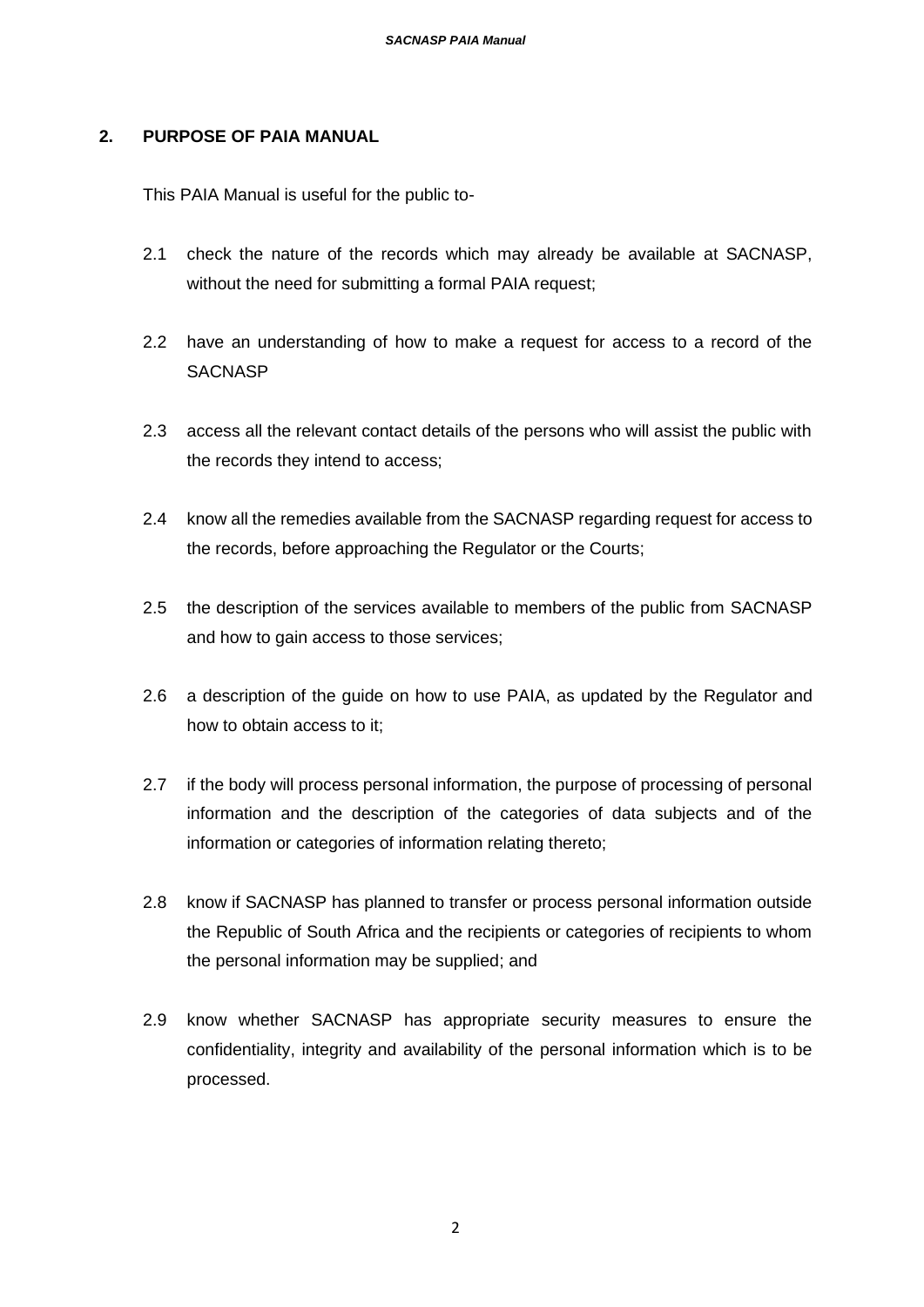#### **3. ESTABLISHMENT OF SACNASP**

SACNASP was established in terms of section 2 of the NSP Act to implement the provisions of the NSP Act, under the oversight of its Executive Authority, the Minister of Science and Innovation.

#### *3.1. Objectives/Mandate*

The South African Council for Natural Scientific Professions (SACNASP) is the registration and regulation authority for natural scientists in South Africa.

Some of its objectives include:

- Promoting the practice of the natural science professions in South Africa.
- Ensuring and administering the mandatory registration of natural scientists as required in terms of the NSP Act.
- Exercising control over the standard of conduct of professional natural scientists.
- Monitoring the standard of education and training of natural scientists.
- Setting standards for the recognition of education and training of natural scientists.
- Ensuring that prospective registrants meet the educational standards required for registration.

**SACNASP Vision:** To be the leading Council for the registration, development and advancement of the natural scientific professions in South Africa

**SACNASP Mission:** To provide an efficient statutory Council for the recruitment, registration and regulation of natural scientific professionals to ensure high-quality services for social benefit and economic growth

**SACNASP Values:** The Council will be guided by the values of independence, nondiscrimination, diversity, honesty, integrity, respect, non-partisanship, innovation, diligence, responsiveness and collaboration. Driven by these values, SACNASP will constructively contribute to the formation of a robust and productive science knowledge economy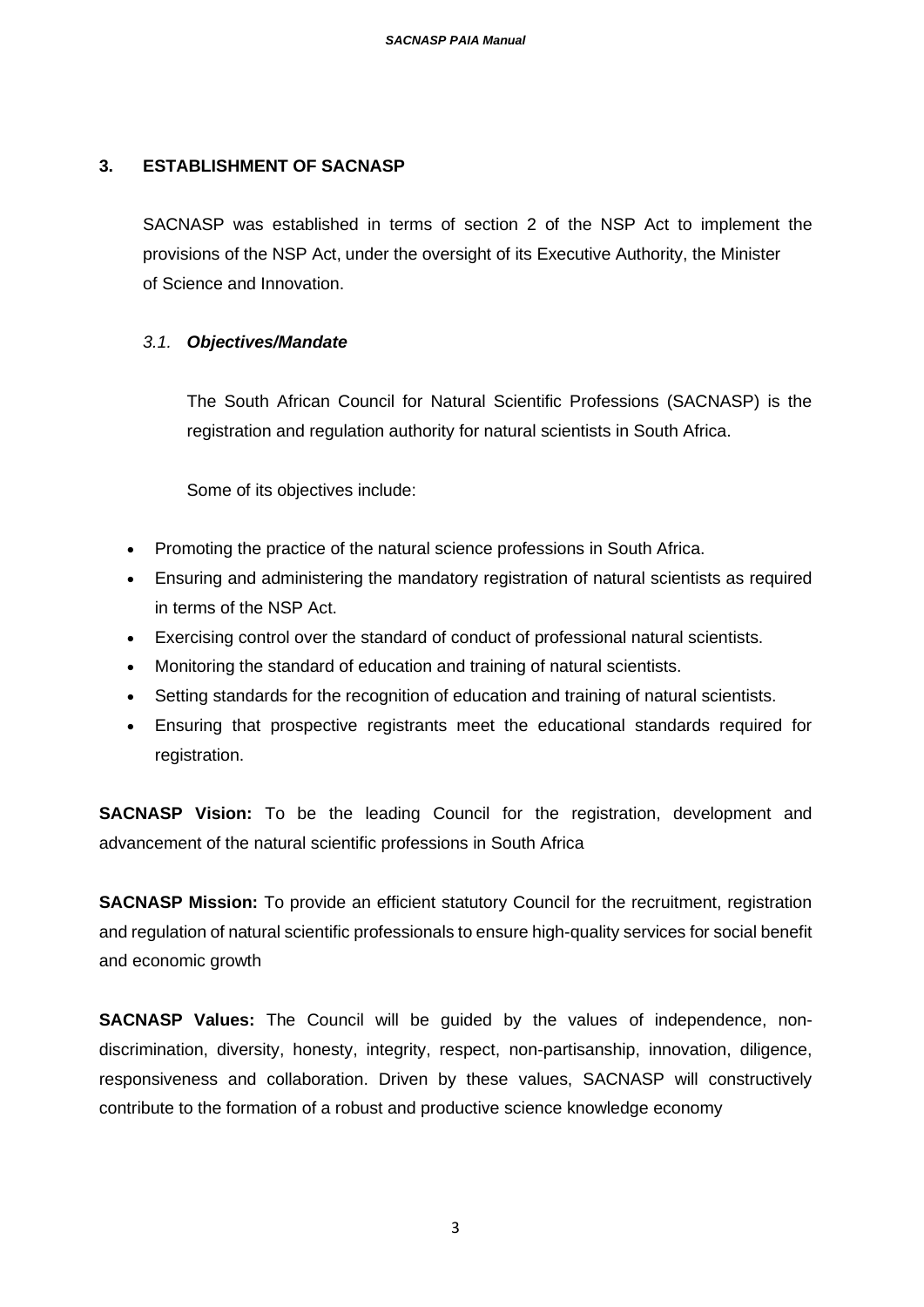#### **4. STRUCTURE OF SACNASP**

#### 4.1. **Structure**



*High Level Organizational Structure*

Committees of SACNASP*:*

- Registrations Committee
- Human Resources & Remunerations Committee
- Professional Conduct Committee
- Audit, Risk and IT Committee
- Strategic Projects Committee
- Qualifications Assessment Committee

#### 4.2 **Functions**

SACNASP's core functions are to protect the public and the natural scientific Profession in South Africa through the registration and regulation of natural scientists.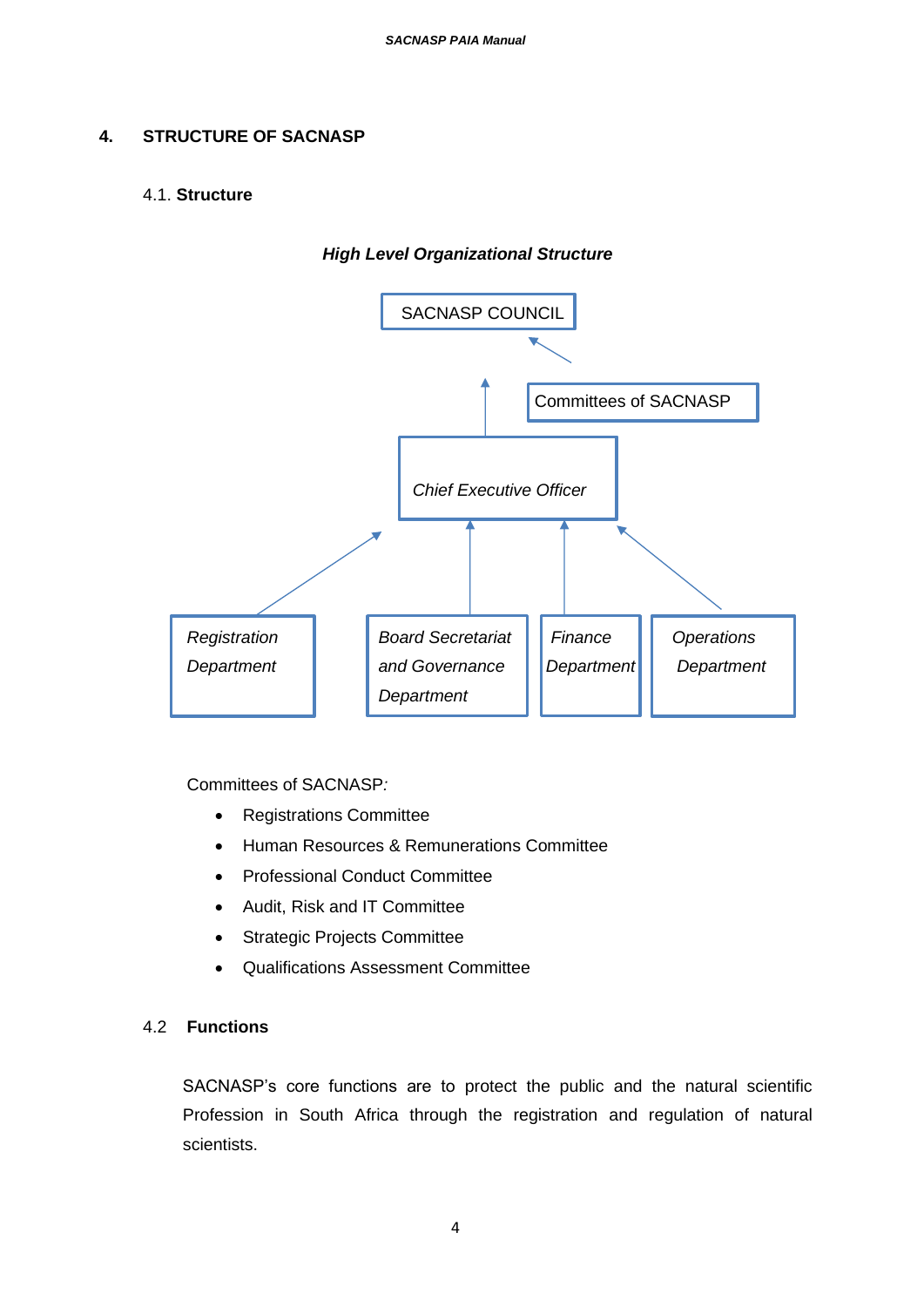#### **5. KEY CONTACT DETAILS FOR ACCESS TO INFORMATION OF SACNASP**

## 5.1. **Information Officer**

| Name:       | Ms Sarah Van Aardt (Acting CEO) |
|-------------|---------------------------------|
| Tel:        | 012 748 6500                    |
| Email:      | svanaardt@sacnasp.org.za        |
| Fax number: | 086 206 0427                    |

## 5.2. **Deputy Information Officer**

| Name:       | Desiree Fisher         |
|-------------|------------------------|
| Tel:        | 012 425 6500           |
| Email:      | dfisher@sacnasp.org.za |
| Fax Number: | 086 206 0427           |

#### 5.3 Access to information general contacts

Email: [sacnasp@sacnasp.org.za](mailto:sacnasp@sacnasp.org.za)

## 5.4 **National / Head Office**

| Postal Address:                     | Private Bag X540, Silverton, Pretoria, 0127           |  |
|-------------------------------------|-------------------------------------------------------|--|
| <b>Physical Address:</b><br>Gauteng | 1 Mark Shuttleworth Street, Innovation Hub, Pretoria, |  |
| Telephone:                          | 012 748 6500                                          |  |
| Email:                              | sacnasp@sacnasp.org.za                                |  |

Website: [https://www.sacnasp.org.za](https://www.sacnasp.org.za/)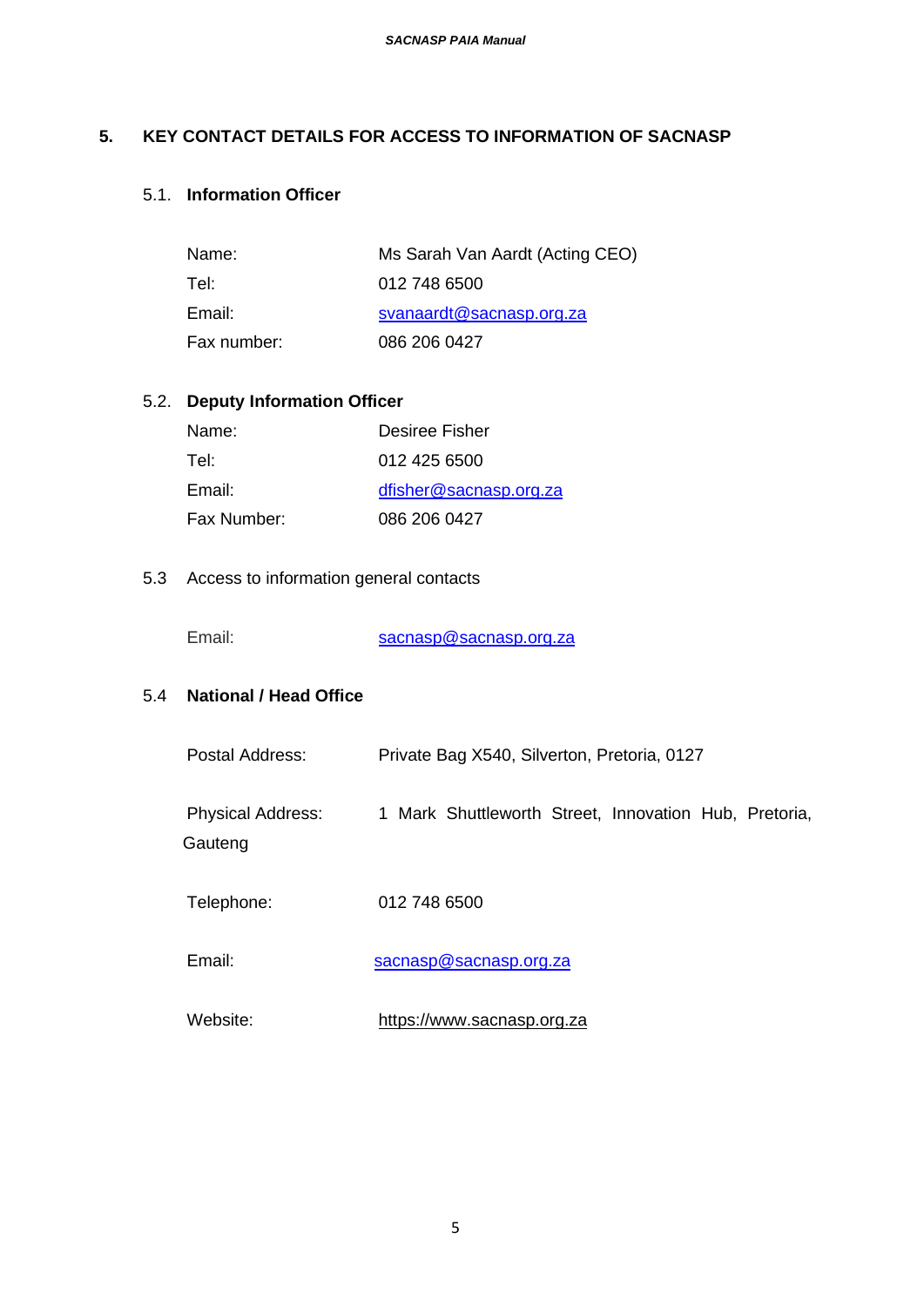## **6. DESCRIPTION OF ALL REMEDIES AVAILABLE IN RESPECT OF AN ACT OR A FAILURE TO ACT BY SACNASP**

#### a) **Process for internal appeal**:

An aggrieved party may lodge an internal appeal with SACNASP in the following manner:

An internal appeal-

(a) must be lodged in the prescribed form-

- (i) within 60 days;
- (ii) if notice to a third party is required by section 49 (1) (b), within
	- 30 days after notice is given to the appellant of the decision appealed against or, if notice to the appellant is not required, after the decision was taken;

(b) must be delivered or sent to the information officer of the public body concerned at his or her electronic mail address;

(c) must identify the subject of the internal appeal and state the reasons for the internal appeal and may include any other relevant information known to the appellant;

(d) if, in addition to a written reply, the appellant wishes to be informed of the decision on the internal appeal in any other manner, must state that manner and provide the necessary particulars to be so informed;

(e) if applicable, must be accompanied by the prescribed appeal fee referred to in subsection (3); and

(f) must specify a postal address or fax number.

b) **Lodge a complaint with the Information Regulator on the following website**: <https://www.justice.gov.za/inforeg/> or through the following email address: [PAIAComplaints@inforegulator.org.za](mailto:PAIAComplaints@inforegulator.org.za)

#### c) **Process for approaching the Court with jurisdiction for appropriate relief:**

An aggrieved party may apply to a court for appropriate relief. On hearing such application, the court may grant any order that is just and equitable including*:*

• Confirming, amending or setting aside the decision that is the subject of the application;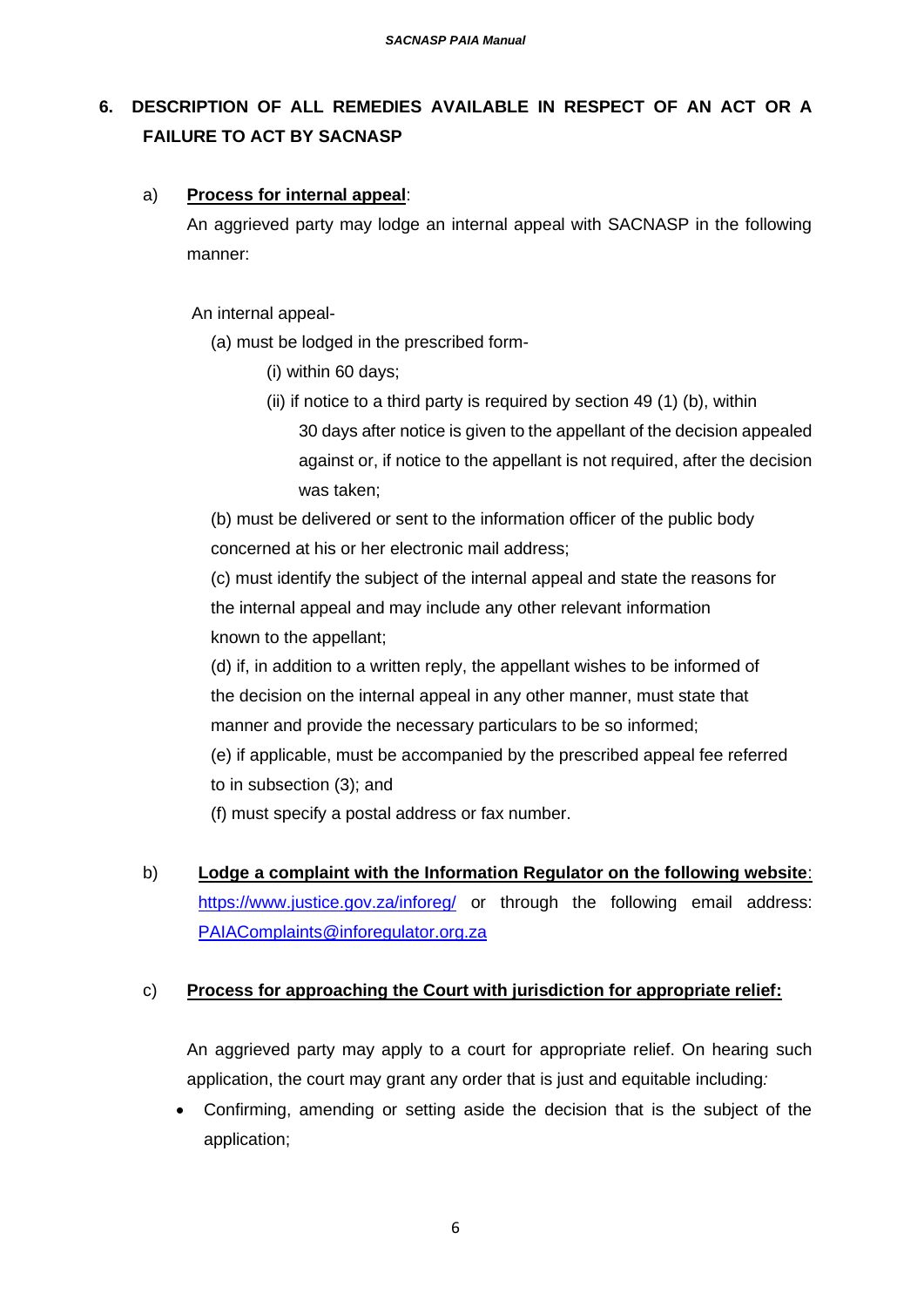• Requiring the Information Officer to take some action or to refrain from taking such action as the

court considers necessary within the period mentioned in the order;

- Granting an interdict, interim or specific relief, a declaratory order or compensation; or
- Costs.

## d) **Remedy available in terms of section 36 of the NSP Act:**

(1) Any person who feels aggrieved by a decision made by the Council in the exercise of its powers in terms of this Act may-

(a) within 30 days from that person becoming aware of the decision, and on payment of the prescribed fees, request the Council in writing to furnish him or her in writing with its reasons for that decision;

(b) within 90 days from the date on which the Council furnished him or her with its reasons for that decision and after giving notice the Council, appeal to the Council for a formal review of its decision.

## **7. GUIDE ON HOW TO USE PAIA AND HOW TO OBTAIN ACCESS TO THE GUIDE**

- 7.1. The Regulator has, in terms of section 10(1) of PAIA, updated and made available the revised Guide on how to use PAIA ("Guide"), in an easily comprehensible form and manner, as may reasonably be required by a person who wishes to exercise any right contemplated in PAIA and POPIA.
- 7.2. The Guide is available in each of the official languages.
- 7.3. The aforesaid Guide contains the description of-
	- 7.3.1. the objects of PAIA and POPIA;
	- 7.3.2. the postal and street address, phone and fax number and, if available, electronic mail address of-
		- 7.3.2.1. the Information Officer of every public body, and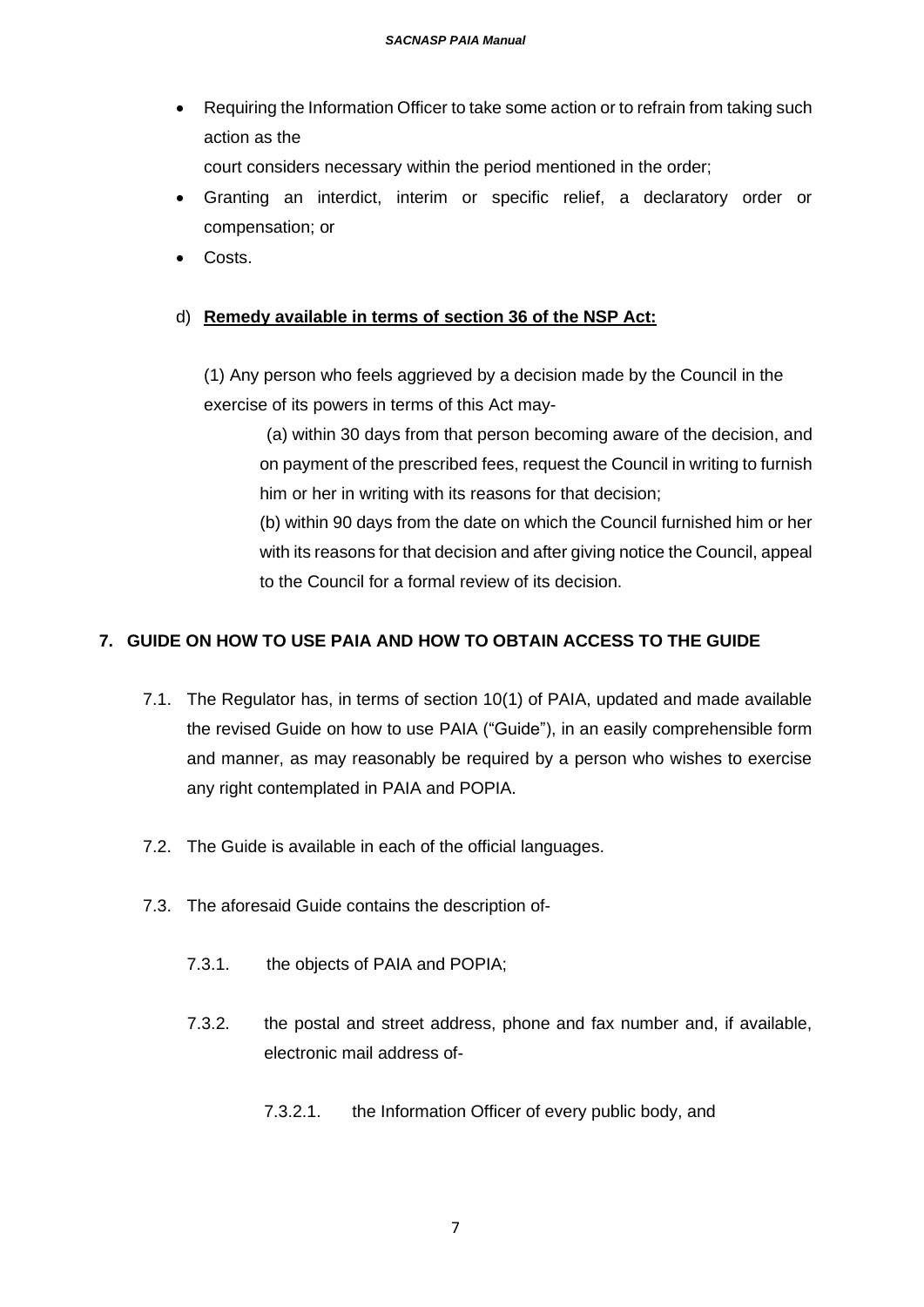- 7.3.2.2. every Deputy Information Officer of every public and private body designated in terms of section  $17(1)$  of PAIA<sup>1</sup> and section 56 of POPIA<sup>2</sup>;
- 7.3.3. the manner and form of a request for-
	- 7.3.3.1. access to a record of a public body contemplated in section 11 $3$ ; and
	- 7.3.3.2. access to a record of a private body contemplated in section 50<sup>4</sup> ;
- 7.3.4. the assistance available from the Information Officer of a public body in terms of PAIA and POPIA;
- 7.3.5. the assistance available from the Regulator in terms of PAIA and POPIA;
- 7.3.6. all remedies in law available regarding an act or failure to act in respect of a right or duty conferred or imposed by PAIA and POPIA, including the manner of lodging-
	- 7.3.6.1. an internal appeal;
	- 7.3.6.2. a complaint to the Regulator; and
	- 7.3.6.3. an application with a court against a decision by the information officer of a public body, a decision on internal appeal or a

<sup>1</sup> Section 17(1) of PAIA- *For the purposes of PAIA, each public body must, subject to legislation governing the employment of personnel of the public body concerned, designate such number of persons as deputy information officers as are necessary to render the public body as accessible as reasonably possible for requesters of its records.*

*<sup>2</sup> Section 56(a) of POPIA- Each public and private body must make provision, in the manner prescribed in section 17 of the Promotion of Access to Information Act, with the necessary changes, for the designation of such a number of persons, if any, as deputy information officers as is necessary to perform the duties and responsibilities as set out in section 55(1) of POPIA.*

*<sup>3</sup> Section 11(1) of PAIA- A requester must be given access to a record of a public body if that requester complies with all the procedural requirements in PAIA relating to a request for access to that record; and access to that record is not refused in terms of any ground for refusal contemplated in Chapter 4 of this Part.*

<sup>4</sup> *Section 50(1) of PAIA- A requester must be given access to any record of a private body if-*

*a) that record is required for the exercise or protection of any rights;*

*b) that person complies with the procedural requirements in PAIA relating to a request for access to that record; and*

*c) access to that record is not refused in terms of any ground for refusal contemplated in Chapter 4 of this Part.*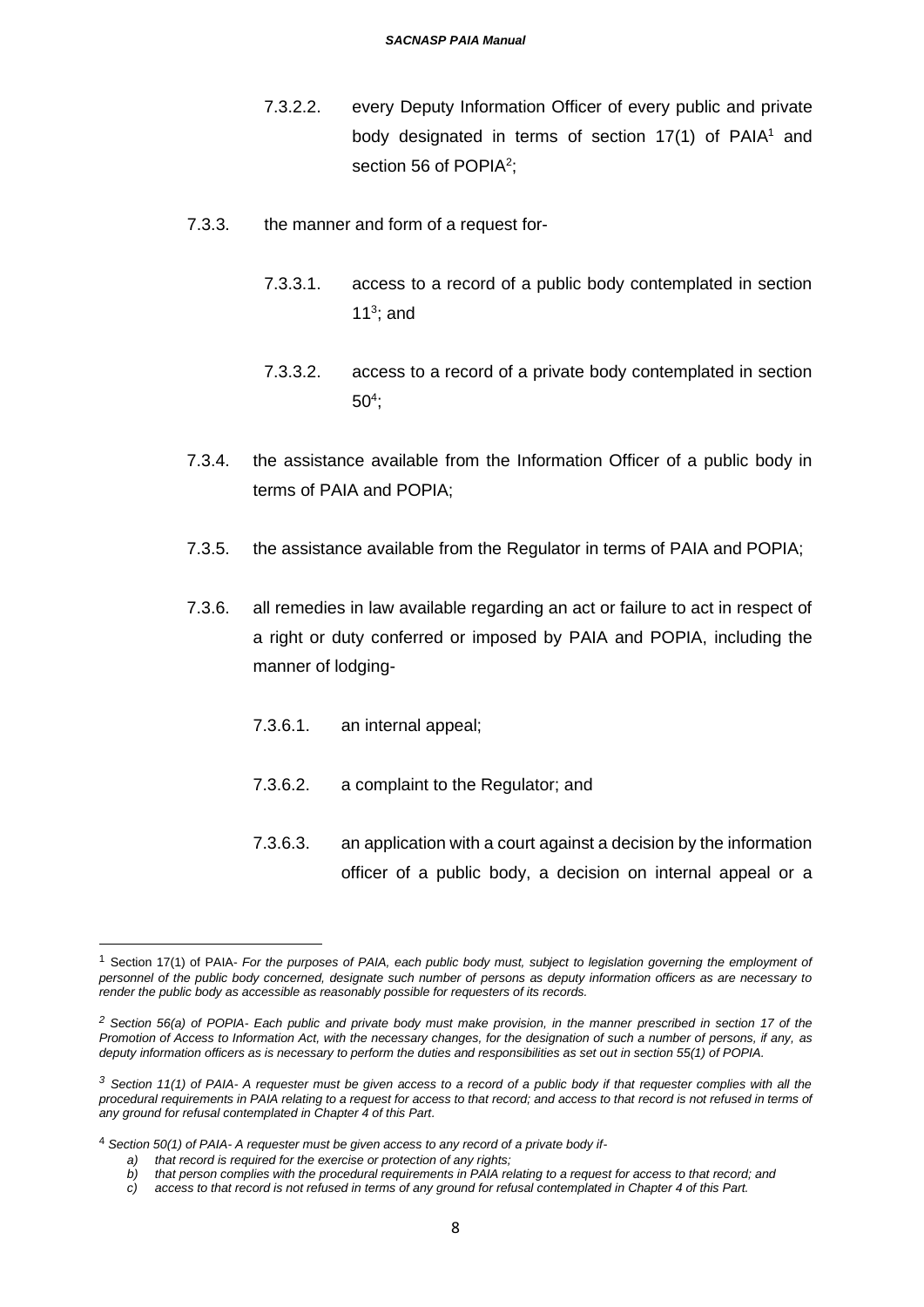decision by the Regulator or a decision of the head of a private body;

- 7.3.7. the provisions of sections  $14<sup>5</sup>$  and  $51<sup>6</sup>$  requiring a public body and private body, respectively, to compile a manual, and how to obtain access to a manual;
- 7.3.8. the provisions of sections  $15<sup>7</sup>$  and  $52<sup>8</sup>$  providing for the voluntary disclosure of categories of records by a public body and private body, respectively;
- 7.3.9. the notices issued in terms of sections  $22^9$  and  $54^{10}$  regarding fees to be paid in relation to requests for access; and
- 7.3.10. the regulations made in terms of section 92<sup>11</sup>.
- 7.4. Members of the public can inspect or make copies of the Guide from the offices of the public or private bodies, including the office of the Regulator, during normal working hours. The Guide can also be obtained-
	- 7.4.1. upon request to the Information Officer;
	- 7.4.2. from the website of the Regulator [\(https://www.justice.gov.za/inforeg/\)](https://www.justice.gov.za/inforeg/).

*<sup>5</sup> Section 14(1) of PAIA- The information officer of a public body must, in at least three official languages, make available a manual containing information listed in paragraph 4 above.*

*<sup>6</sup> Section 51(1) of PAIA- The head of a private body must make available a manual containing the description of the information listed in paragraph 4 above.*

*<sup>7</sup>Section 15(1) of PAIA- The information officer of a public body, must make available in the prescribed manner a description of the categories of records of the public body that are automatically available without a person having to request access*

*<sup>8</sup> Section 52(1) of PAIA- The head of a private body may, on a voluntary basis, make available in the prescribed manner a description of the categories of records of the private body that are automatically available without a person having to request access*

*<sup>9</sup> Section 22(1) of PAIA- The information officer of a public body to whom a request for access is made, must by notice require the requester to pay the prescribed request fee (if any), before further processing the request.*

<sup>10</sup> *Section 54(1) of PAIA- The head of a private body to whom a request for access is made must by notice require the requester to pay the prescribed request fee (if any), before further processing the request.*

*<sup>11</sup> Section 92(1) of PAIA provides that –"The Minister may, by notice in the Gazette, make regulations regarding-*

*<sup>(</sup>a) any matter which is required or permitted by this Act to be prescribed; (b) any matter relating to the fees contemplated in sections 22 and 54;*

*<sup>(</sup>c) any notice required by this Act;*

*<sup>(</sup>d) uniform criteria to be applied by the information officer of a public body when deciding which categories of records are to be made available in terms of section 15; and*

*<sup>(</sup>e) any administrative or procedural matter necessary to give effect to the provisions of this Act."*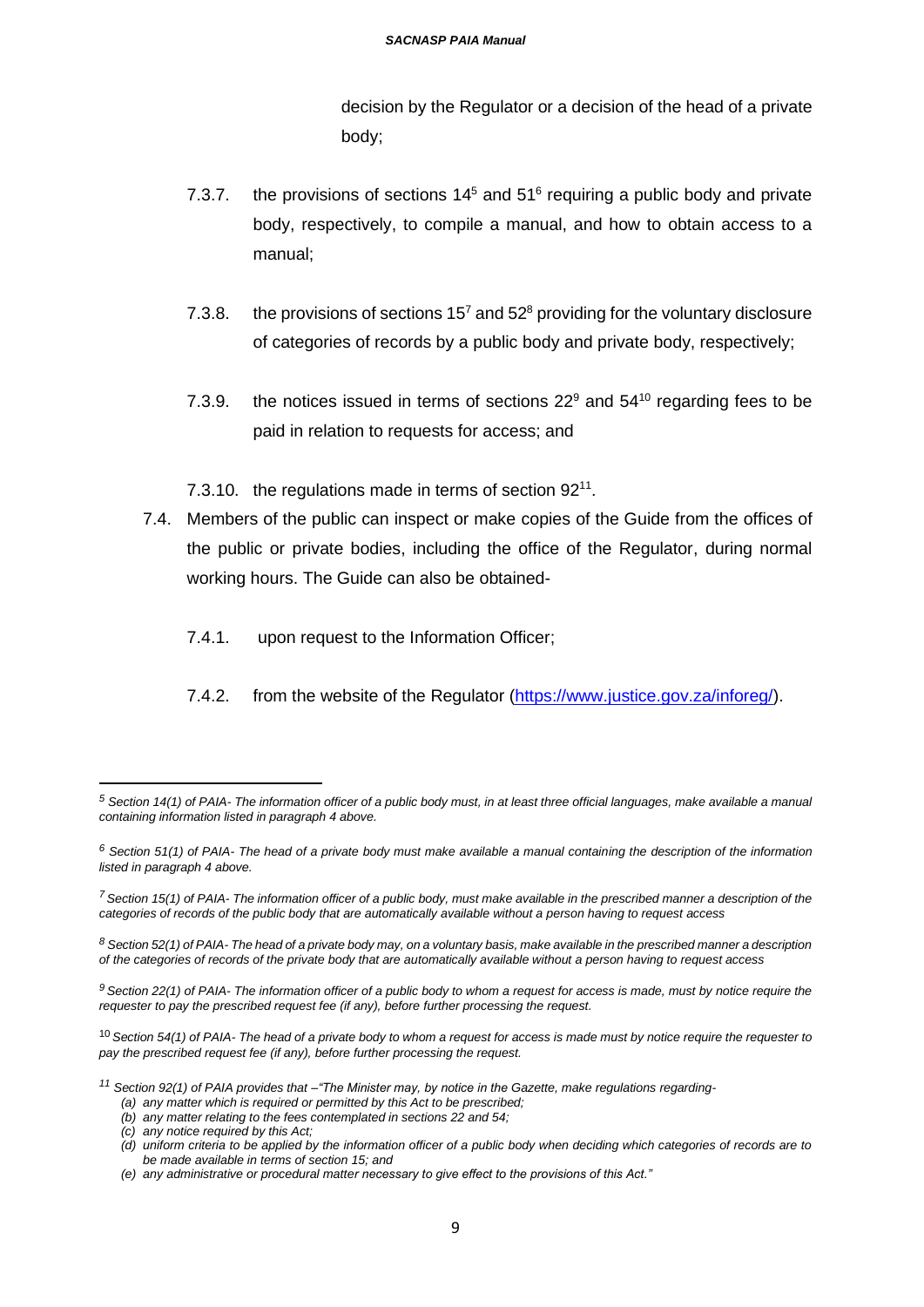# **8. DESCRIPTION OF THE SUBJECTS ON WHICH THE BODY HOLDS RECORDS AND CATEGORIES OF RECORDS HELD BY SACNASP**

| Subjects on which the body $ $    | Categories of records held on each subject          |  |
|-----------------------------------|-----------------------------------------------------|--|
| holds records                     |                                                     |  |
| Plans,<br>Documents,<br>Strategic | Annual<br>Reports,<br>Strategic<br>Plan,<br>Annual  |  |
| Proposals                         | Performance Plan.                                   |  |
| <b>Human Resources</b>            | - HR policies and procedures;                       |  |
|                                   | - Advertised posts;                                 |  |
|                                   | - Employees records;                                |  |
|                                   | - Learning<br>and<br>development<br>skills<br>e.g.: |  |
|                                   | development and training plans                      |  |
|                                   | - Employment equity plan and statistics             |  |
| Operational Information:          |                                                     |  |
|                                   | Documents relating to the policy, objectives        |  |
|                                   | and governance of SACNASP;                          |  |
|                                   | Directives, resolutions and instructions of the     |  |
|                                   | Board/Council<br>committees<br>and<br>of            |  |
|                                   | SACNASP;                                            |  |
|                                   | Joint-venture agreements with subsidiaries          |  |
|                                   | and/or<br>agreements<br>with any<br>person,         |  |
|                                   | government or administration;                       |  |
|                                   | Rental agreements, title deeds, mortgage            |  |
|                                   | bonds and notarial bonds relating to movable        |  |
|                                   | and immovable property;                             |  |
|                                   | Company records relating to companies               |  |
|                                   | established by the SACNASP or in                    |  |
|                                   | association with joint venture partners and/or      |  |
|                                   | any person for the purpose of developing or         |  |
|                                   | exploiting an invention or technological            |  |
|                                   | expertise;                                          |  |
|                                   | Memorandums<br>Understanding<br>of<br>or            |  |
|                                   | Agreements with other government entities;          |  |
|                                   | Metadata and spatial information; and               |  |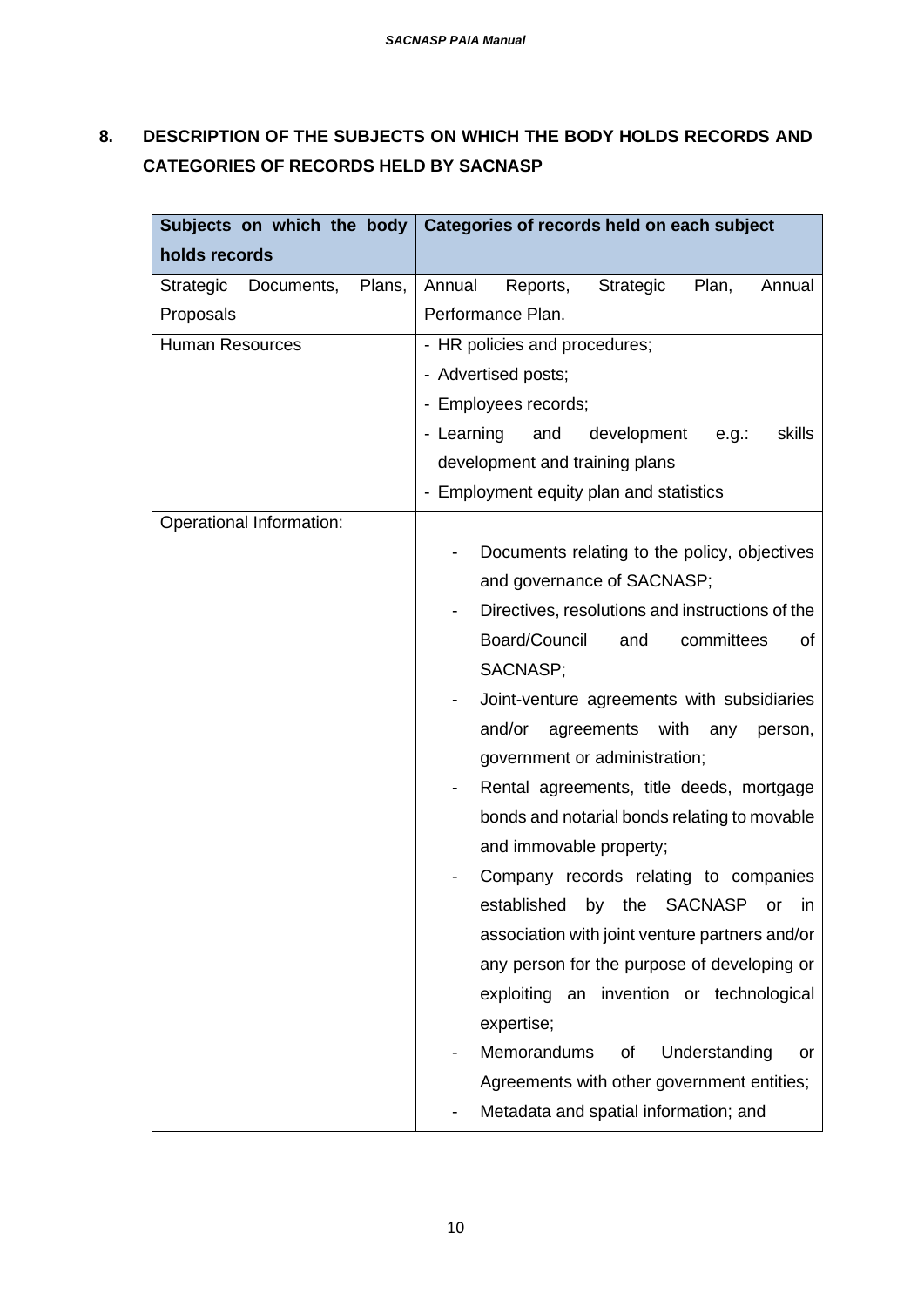| Subjects on which the body        | Categories of records held on each subject                                 |  |
|-----------------------------------|----------------------------------------------------------------------------|--|
| holds records                     |                                                                            |  |
|                                   | Information relating to registered scientists,<br>$\overline{\phantom{0}}$ |  |
|                                   | professional<br>conduct<br>matters<br>and                                  |  |
|                                   | disciplinary hearings of registered scientists                             |  |
| Finances<br>Accounting<br>and     |                                                                            |  |
| records relating to the following | - Bank account records;                                                    |  |
| categories:                       | Books of account and financial statements;                                 |  |
|                                   | - Auditor's annual report;                                                 |  |
|                                   | - Audited financial statements;                                            |  |
|                                   | - Annual budget and corporate plan as provided for                         |  |
|                                   | in the PFMA;                                                               |  |
|                                   | - Value Added Tax (VAT), Standard Income Tax on                            |  |
|                                   | Employees (SITE) and Pay As You Earn                                       |  |
|                                   | (PAYE) records; and                                                        |  |
|                                   | - Any additional information required by the Minister                      |  |
|                                   | of Science and Innovation.                                                 |  |
| Supply Chain Management           | Information received by natural and juristic                               |  |
|                                   | persons in response to Tender Adverts                                      |  |
|                                   | Tender adverts issued by SACNASP                                           |  |
|                                   | Decisions<br>the various<br>committees<br>οf                               |  |
|                                   | involved in the SACNASP tender processes                                   |  |

# **9. CATEGORIES OF RECORDS OF THE SACNASP WHICH ARE AVAILABLE WITHOUT A PERSON HAVING TO REQUEST ACCESS**

| <b>Category</b>         | <b>Record</b>                                           | Available on<br>Website | Available<br>upon<br>request |
|-------------------------|---------------------------------------------------------|-------------------------|------------------------------|
| Operational Information | registration<br>Name<br>and<br>$\overline{\phantom{a}}$ | $\mathsf{X}$            |                              |
|                         | registered<br>number<br>of                              |                         |                              |
|                         | scientists; and                                         |                         |                              |
|                         | Decisions of Disciplinary<br>$\overline{\phantom{a}}$   |                         |                              |
|                         | Tribunals that have been                                |                         |                              |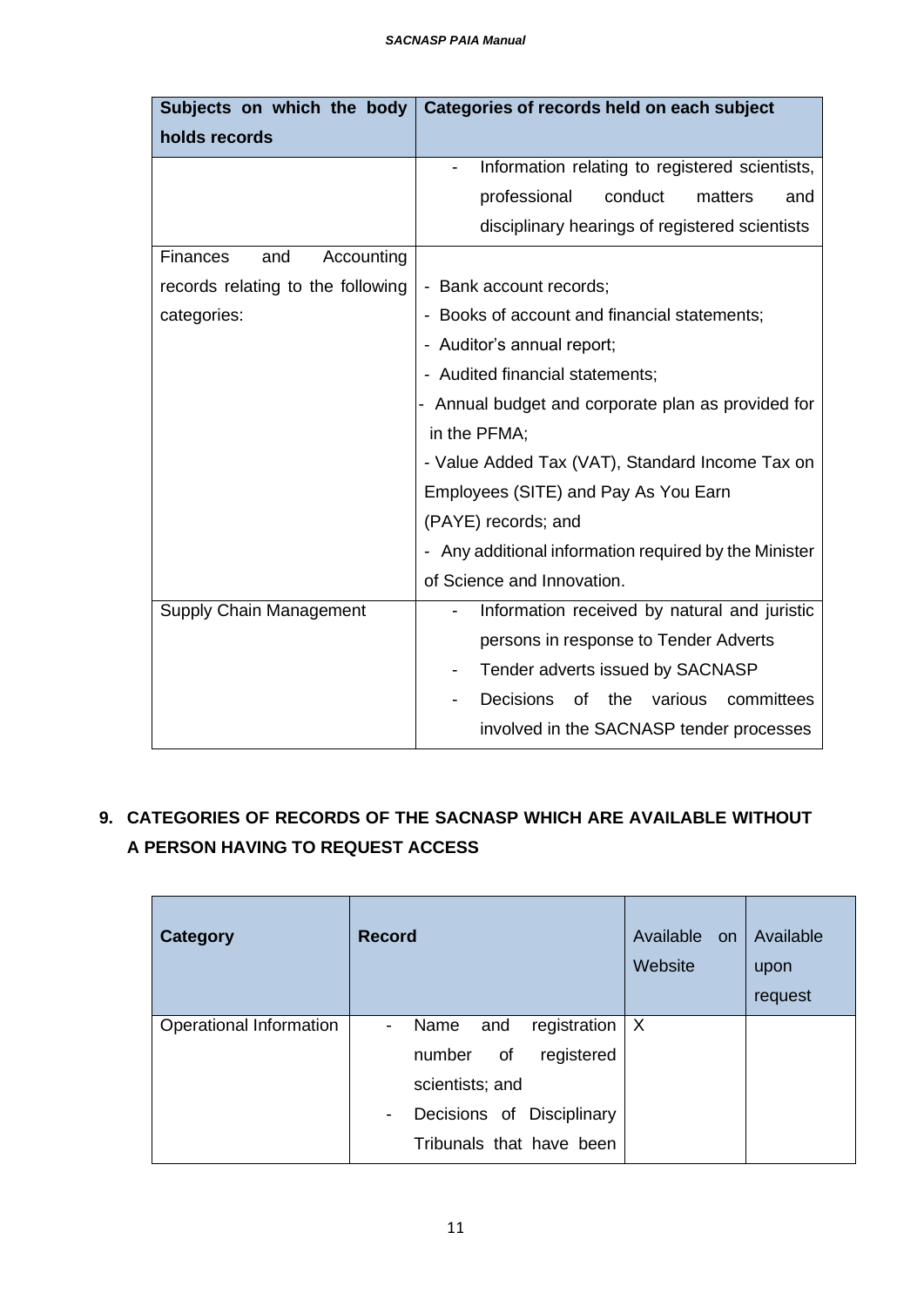| <b>Category</b>               | <b>Record</b>                                 | Available<br><b>on</b><br>Website | Available<br>upon<br>request |
|-------------------------------|-----------------------------------------------|-----------------------------------|------------------------------|
|                               | published on the website in                   |                                   |                              |
|                               | terms of the NSP Act.                         |                                   |                              |
| Legislation / Regulations     | <b>Natural</b><br>Scientific<br>-             | $\sf X$                           |                              |
|                               | Professions Act No 27 of                      |                                   |                              |
|                               | 2003<br>schedules<br>and                      |                                   |                              |
|                               | thereto                                       |                                   |                              |
| Strategic<br><b>Documents</b> | Organisational<br>profile                     | X                                 |                              |
| (Plans and Report)            | (Overview,<br>Objectives,                     |                                   |                              |
|                               | Functions, Architecture)                      |                                   |                              |
|                               | Annual Reports;                               |                                   |                              |
|                               | Strategic Plan;                               |                                   |                              |
|                               | Annual Performance Plan;                      |                                   |                              |
|                               | <b>Strategic and Performance</b>              |                                   |                              |
|                               | Plans;                                        |                                   |                              |
| <b>Human Resources</b>        | Advertised posts;<br>$\overline{\phantom{0}}$ | $\sf X$                           |                              |
| Chain<br>Supply               | Tender adverts issued by<br>-                 | $\sf X$                           |                              |
| Management                    | <b>SACNASP</b>                                |                                   |                              |

# **10. SERVICES AVAILABLE TO MEMBERS OF THE PUBLIC FROM SACNASP AND HOW TO GAIN ACCESS TO THOSE SERVICES**

10.1 SACNASP is the regulatory body for natural science practitioners in South Africa and therefore, serves to register natural scientists and protect the public in their dealings with registered scientists. More information on the services provided by the body can be found here [www.sacnasp.org.za.](http://www.sacnasp.org.za/)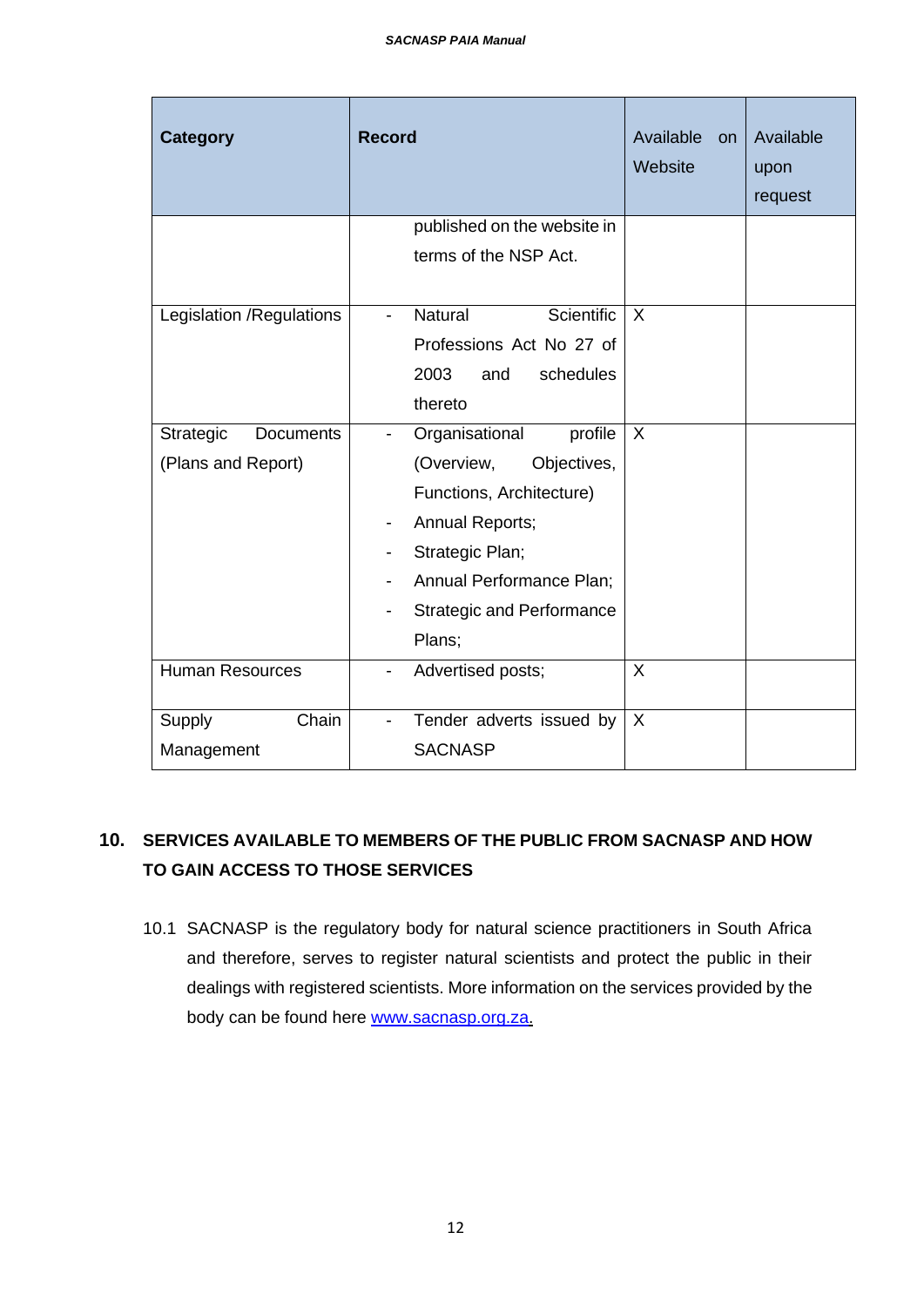# **11. PUBLIC INVOLVEMENT IN THE FORMULATION OF POLICY OR THE EXERCISE OF POWERS OR PERFORMANCE OF DUTIES BY SACNASP**

Members of the SACNASP Board/Council are appointed from the private and public sector by the Minister of Science and Innovation. SACNASP is governed by primary legislation, which, depending on the nature and complexity thereof, may be preceded by a discussion paper setting out a proposed approach and calling for public comment. This step may be followed or replaced by the release of draft legislation for public comment.

## **12. PROCESSING OF PERSONAL INFORMATION**

## 12.1 **Purpose of Processing**

SACNASP collects personal information from juristic persons and members of the public for the purpose of registration as natural scientists and for the general performance of its functions.

# 12.2 **Description of the categories of Data Subjects and of the information or categories of information relating thereto**

| Categories of Data<br><b>Subjects</b> | <b>Personal Information that may be Processed</b>      |
|---------------------------------------|--------------------------------------------------------|
| <b>Natural Persons</b>                | Applicants' and registered scientists' names;          |
|                                       | Categories of registration information;                |
|                                       | Continuing Professional Development records;           |
|                                       | Status of registration;                                |
|                                       | Year of first registration of registered scientist;    |
|                                       | Year of Upgrade of registration;                       |
|                                       | Foreign applicants personal information;               |
|                                       | The following information of applicants and registered |
|                                       | scientists:                                            |
|                                       | Identity number;                                       |
|                                       | Date of birth;                                         |
|                                       | Gender;                                                |
|                                       | Race;                                                  |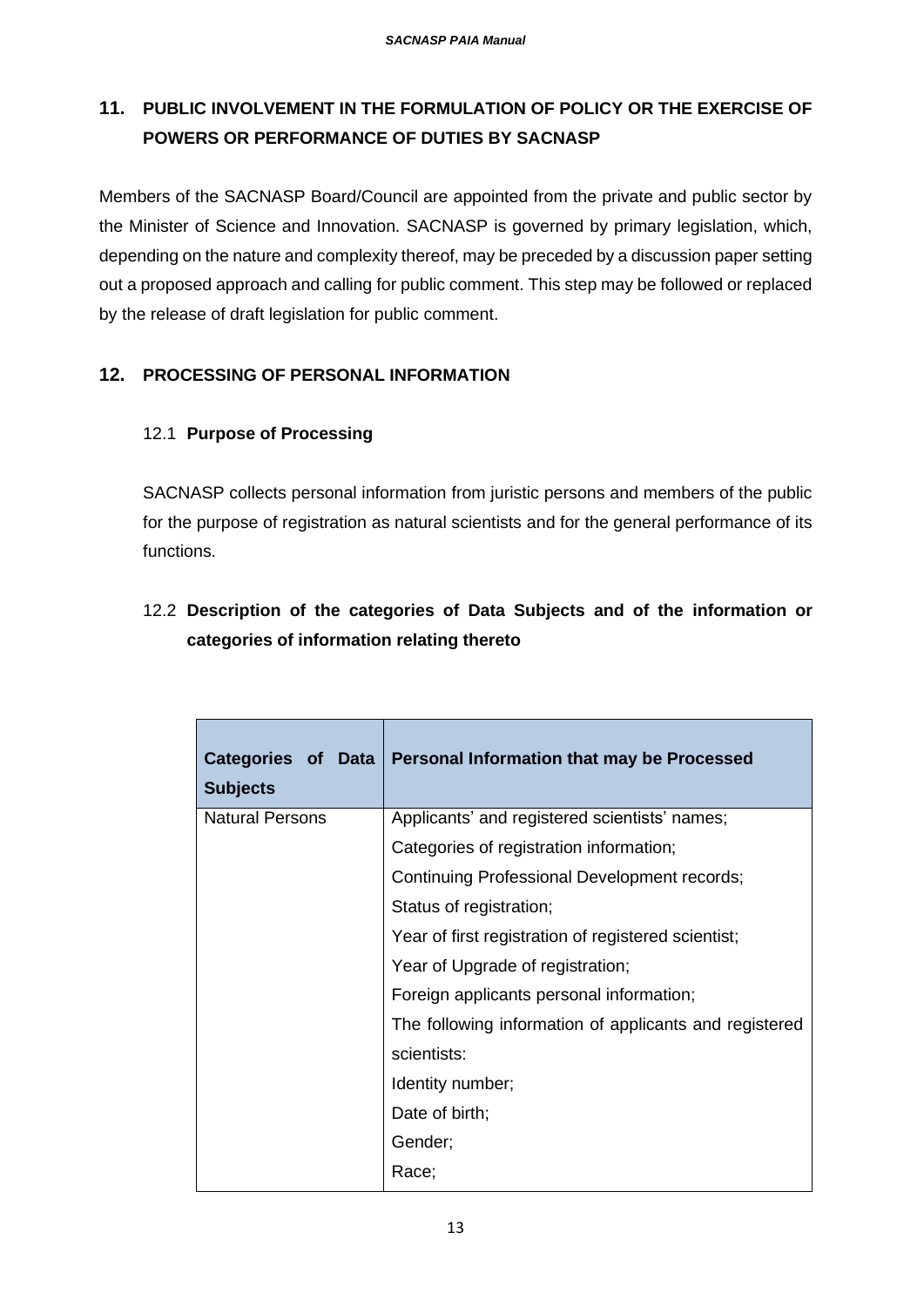Г

| Categories of Data<br><b>Subjects</b> | Personal Information that may be Processed                 |  |
|---------------------------------------|------------------------------------------------------------|--|
|                                       | Physical and Postal addresses;                             |  |
|                                       | Employment details;                                        |  |
|                                       | Contact numbers;                                           |  |
|                                       | Educational Information.                                   |  |
| <b>Juristic Persons</b>               | Names of contact persons; Name of legal entity;            |  |
|                                       | physical and postal address; contact details (contact      |  |
|                                       | number(s), fax number, email address); registration        |  |
|                                       | number; financial, commercial, scientific or technical     |  |
|                                       | information and trade secrets                              |  |
| <b>Employees</b>                      | Gender, pregnancy; marital status; Race<br>age,            |  |
|                                       | language, educational information (qualifications);        |  |
|                                       | financial information; employment history; ID number;      |  |
|                                       | physical and postal address; contact details (contact      |  |
|                                       | number(s), fax number, email address); criminal            |  |
|                                       | behaviour; well-being and their relatives (family          |  |
|                                       | members) race, medical, gender, sex, nationality,          |  |
|                                       | ethnic or social origin, sexual orientation, age, physical |  |
|                                       | or mental health, well-being, disability, religion,        |  |
|                                       | conscience, belief, culture, language, biometric           |  |
|                                       | information of the person                                  |  |

12.3 **The recipients or categories of recipients to whom the personal information may be supplied**

| <b>of</b><br>Category<br>personal<br>information      | <b>Recipients or Categories of Recipients</b> |
|-------------------------------------------------------|-----------------------------------------------|
| Identity number and names, for<br>criminal checks     | South African Police Services                 |
| Qualifications, for qualification<br>verifications    | South African Qualifications Authority        |
| Credit and payment history, for<br>credit information | <b>Credit Bureaus</b>                         |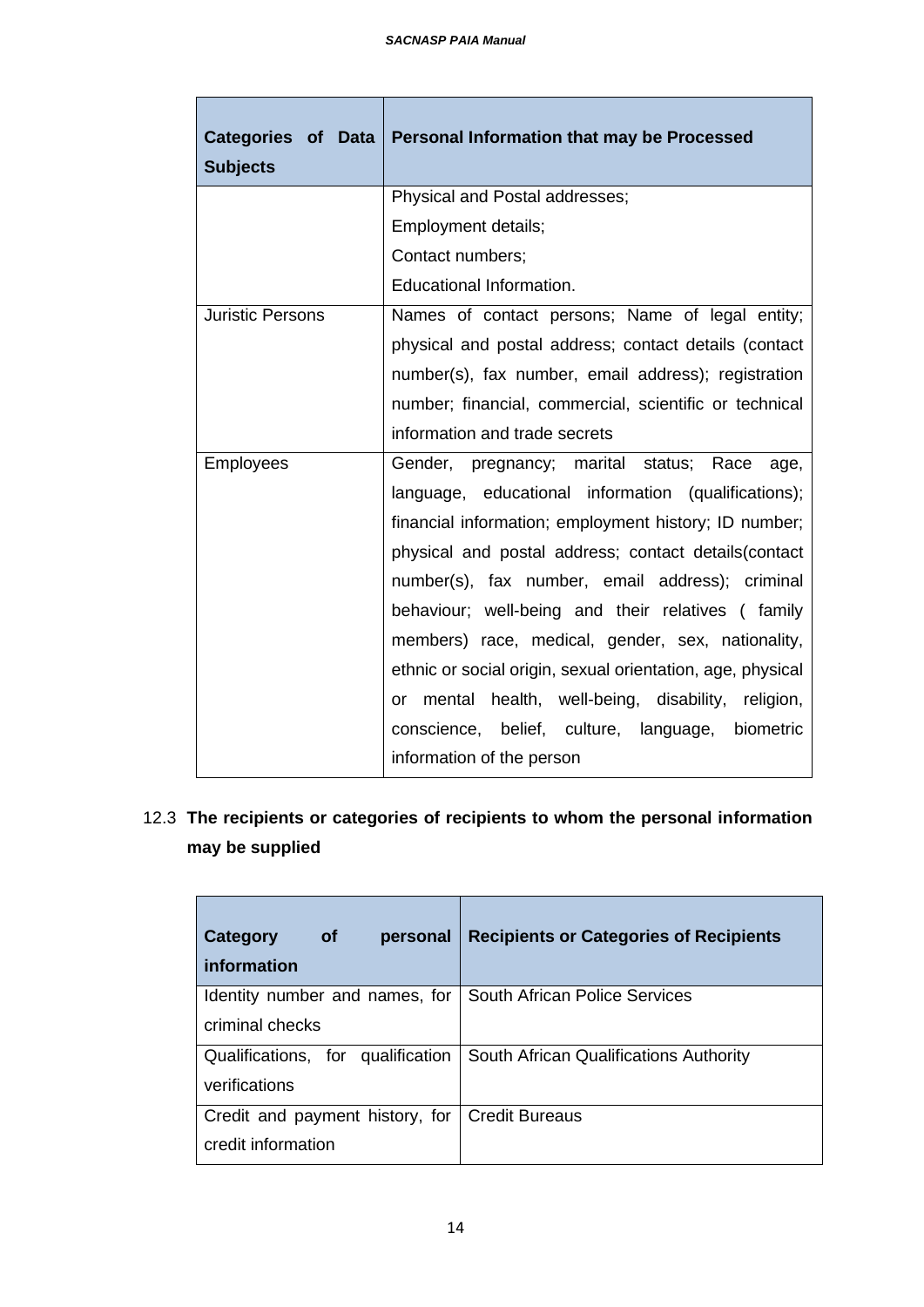| Category<br><b>of</b><br>personal<br>information | <b>Recipients or Categories of Recipients</b>                |
|--------------------------------------------------|--------------------------------------------------------------|
| <b>Identity</b>                                  | number, names and   Department of Science and Innovation and |
| information,<br>educational                      | for   other government entities and professional             |
| reporting purposes                               | bodies in terms of MoUs and MoAs                             |

#### 12.4 **Planned transborder flows of personal information**

None at present.

# 12.5 **General Description of Information Security Measures to be implemented by the responsible party to ensure the confidentiality, integrity and availability of the information**

To ensure suitable and optimum security, confidentiality, integrity and availability of the personal information under the care of SACNASP, the body is considering implementing the following measures, some of which are already in place: Access Control; Data Encryption; Defensive Measures; Robust Monitoring, Auditing and Reporting capabilities; Data Backups; Anti-virus and Anti-malware Solutions; and Awareness and Vigilance.

## **13. AVAILABILITY OF THE MANUAL**

- 13.1 This Manual is made available in the following three official languages-
	- 13.1.1 English;
	- 13.1.2 Zulu (to be published)
	- 13.1.3 Sepedi (to be published)
- 13.2 A copy of this Manual or the updated version thereof, is also available as follows-
	- 13.2.1 on the SACNASP website [www.sacnasp.org.za](http://www.sacnasp.org.za/) ;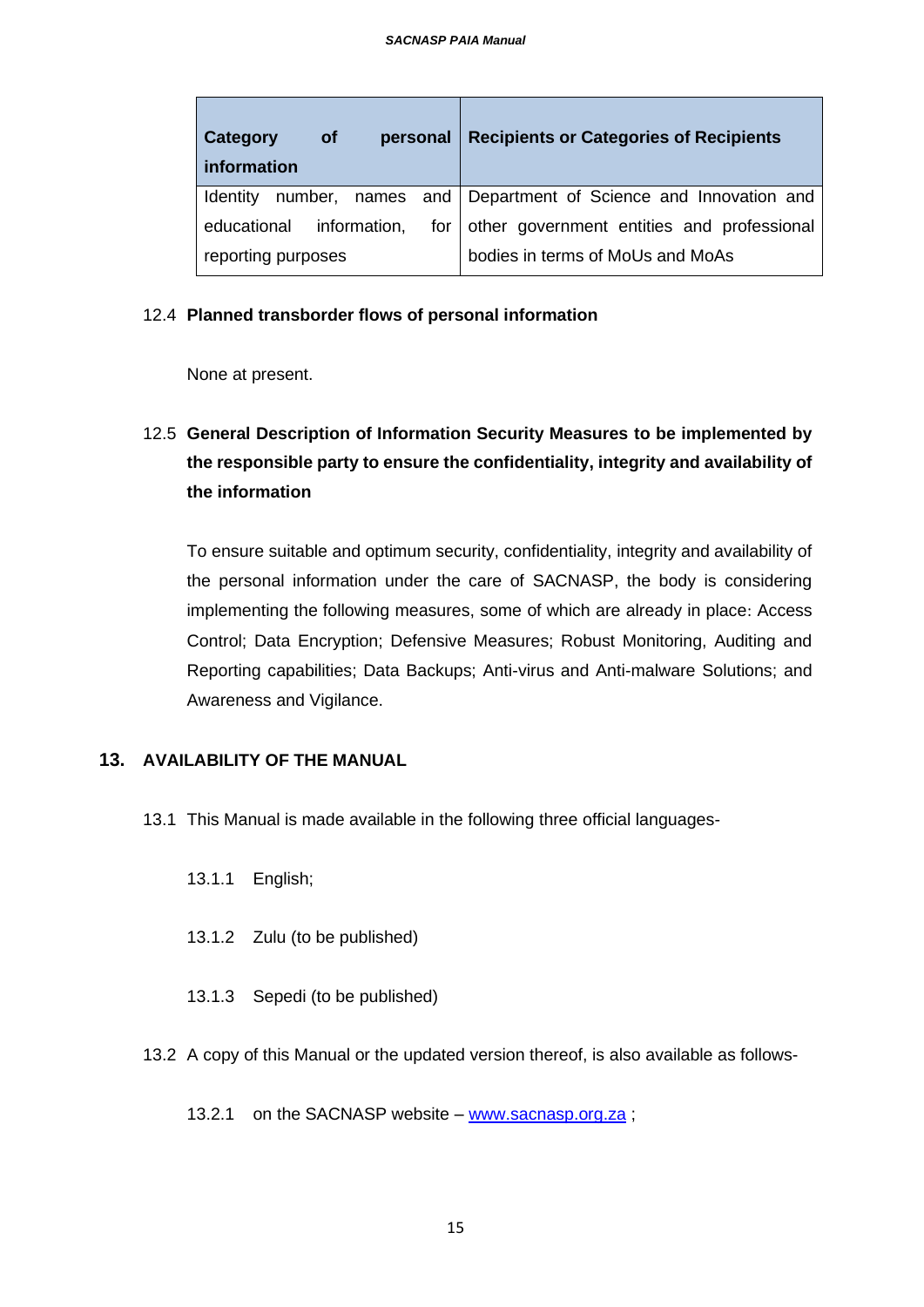- 13.2.2 at the head office of the SACNASP for public inspection during normal business hours;
- 13.2.3 to any person upon request and upon the payment of a reasonable prescribed fee; and
- 13.2.4 to the Information Regulator upon request.
- 13.3 A fee for a copy of the Manual, as contemplated in annexure B of the Regulations, shall be payable per each A4-size photocopy made.

## **14. UPDATING OF THE MANUAL**

SACNASP will, if necessary, update and publish this Manual at intervals of not more than one year.

## **15. PAIA REQUESTS MADE TO SACNASP**

Any party that wishes to make a PAIA request to SACNASP must complete and submit Annexure "A" to the deputy information officer on the email address outlined above.

#### **Issued by**

*Mrs Sarah Van Aardt Acting Chief Executive Officer and Information Officer*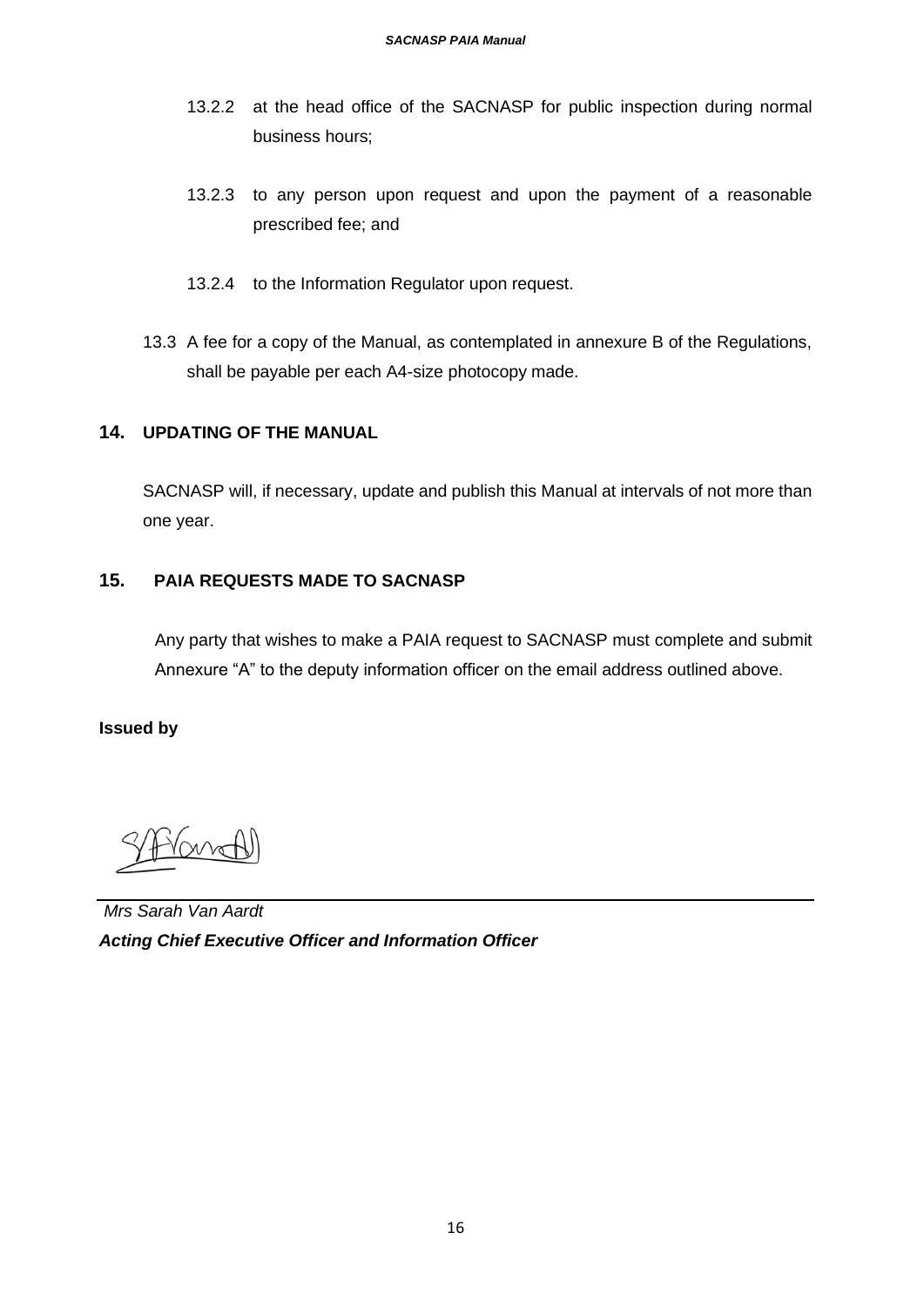

# **FORM 2**

## **REQUEST FOR ACCESS TO RECORD OF PUBLIC BODY**

## **[Regulation 7]**

## **Note:**

- *1. Proof of Identity must be attached by the requester*
- *2. If the request is made on behalf of another person, proof of such authorisation, must be attached to this form*

**TO:** The Information/Deputy Information Officer

The South African Council for Natural Scientific Professions (SACNASP)

Suite L4/L5 Enterprise Building

1 Mark Shuttleworth Street

The Innovation Hub

Pretoria, 0087

Tel. no: (012) 748 6500/ Fax: 086 206 0427

Email: [sacnasp@sacnasp.org.za](mailto:sacnasp@sacnasp.org.za) **and** [dfisher@sacnasp.org.za](mailto:dfisher@sacnasp.org.za)

*Mark with an "X"*

Request is made in my own name  $\Box$  Request is made on behalf of another person

## **PERSONAL INFORMATION**

Full names and surname: The surface of the surface of the surface of the surface of the surface of the surface

Identity number:  $\blacksquare$ 

Capacity in which request is made (when made on behalf of another person):

Postal address: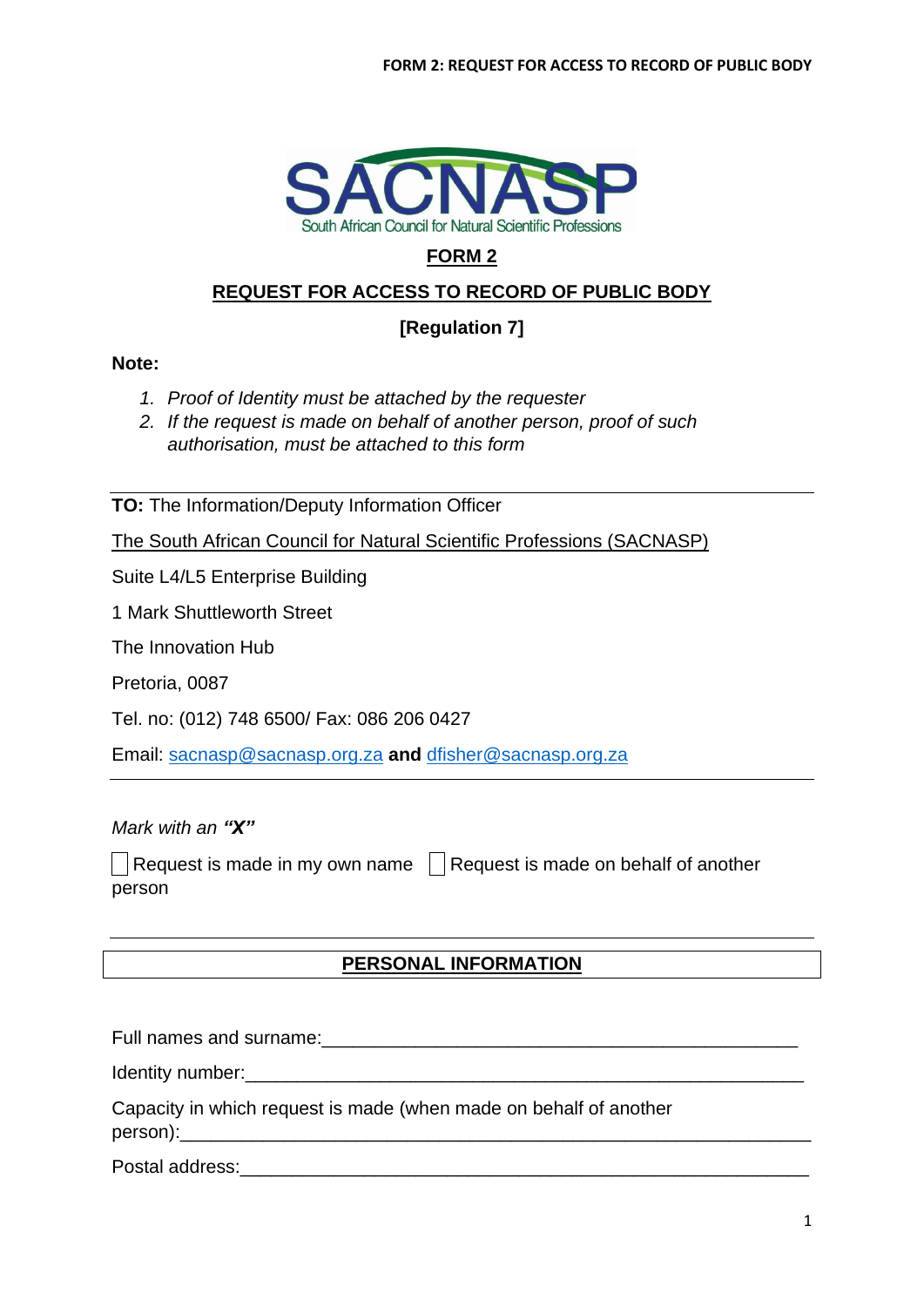#### **FORM 2: REQUEST FOR ACCESS TO RECORD OF PUBLIC BODY**

| Email address: <u>compare and contract and contract and contract and contract and contract and contract and contract and contract and contract and contract and contract and contract and contract and contract and contract and</u> |  |  |  |  |  |  |  |
|--------------------------------------------------------------------------------------------------------------------------------------------------------------------------------------------------------------------------------------|--|--|--|--|--|--|--|
|                                                                                                                                                                                                                                      |  |  |  |  |  |  |  |
| Cellular: __________________                                                                                                                                                                                                         |  |  |  |  |  |  |  |
| Full names and surname of person on whose behalf the request is made (if<br>applicable):                                                                                                                                             |  |  |  |  |  |  |  |
|                                                                                                                                                                                                                                      |  |  |  |  |  |  |  |
|                                                                                                                                                                                                                                      |  |  |  |  |  |  |  |
|                                                                                                                                                                                                                                      |  |  |  |  |  |  |  |
|                                                                                                                                                                                                                                      |  |  |  |  |  |  |  |
|                                                                                                                                                                                                                                      |  |  |  |  |  |  |  |
| Cellular:___________________                                                                                                                                                                                                         |  |  |  |  |  |  |  |

## **PARTICULARS OF RECORD REQUESTED**

*Provide full particulars of record to which access is requested, including the reference number, if that is known to you, to enable the record to be located. (If the provided space is inadequate, please continue on a separate page and attach it to this form. All additional pages must be signed)*

\_\_\_\_\_\_\_\_\_\_\_\_\_\_\_\_\_\_\_\_\_\_\_\_\_\_\_\_\_\_\_\_\_\_\_\_\_\_\_\_\_\_\_\_\_\_\_\_\_\_\_\_\_\_\_\_\_\_\_\_\_\_\_\_\_\_\_ \_\_\_\_\_\_\_\_\_\_\_\_\_\_\_\_\_\_\_\_\_\_\_\_\_\_\_\_\_\_\_\_\_\_\_\_\_\_\_\_\_\_\_\_\_\_\_\_\_\_\_\_\_\_\_\_\_\_\_\_\_\_\_\_\_\_\_ \_\_\_\_\_\_\_\_\_\_\_\_\_\_\_\_\_\_\_\_\_\_\_\_\_\_\_\_\_\_\_\_\_\_\_\_\_\_\_\_\_\_\_\_\_\_\_\_\_\_\_\_\_\_\_\_\_\_\_\_\_\_\_\_\_\_\_ \_\_\_\_\_\_\_\_\_\_\_\_\_\_\_\_\_\_\_\_\_\_\_\_\_\_\_\_\_\_\_\_\_\_\_\_\_\_\_\_\_\_\_\_\_\_\_\_\_\_\_\_\_\_\_\_\_\_\_\_\_\_\_\_\_\_\_ \_\_\_\_\_\_\_\_\_\_\_\_\_\_\_\_\_\_\_\_\_\_\_\_\_\_\_\_\_\_\_\_\_\_\_\_\_\_\_\_\_\_\_\_\_\_\_\_\_\_\_\_\_\_\_\_\_\_\_\_\_\_\_\_\_\_\_

\_\_\_\_\_\_\_\_\_\_\_\_\_\_\_\_\_\_\_\_\_\_\_\_\_\_\_\_\_\_\_\_\_\_\_\_\_\_\_\_\_\_\_\_\_\_\_\_\_\_\_\_\_\_\_\_\_\_\_\_\_\_\_\_\_\_\_ \_\_\_\_\_\_\_\_\_\_\_\_\_\_\_\_\_\_\_\_\_\_\_\_\_\_\_\_\_\_\_\_\_\_\_\_\_\_\_\_\_\_\_\_\_\_\_\_\_\_\_\_\_\_\_\_\_\_\_\_\_\_\_\_\_\_\_ \_\_\_\_\_\_\_\_\_\_\_\_\_\_\_\_\_\_\_\_\_\_\_\_\_\_\_\_\_\_\_\_\_\_\_\_\_\_\_\_\_\_\_\_\_\_\_\_\_\_\_\_\_\_\_\_\_\_\_\_\_\_\_\_\_\_\_ \_\_\_\_\_\_\_\_\_\_\_\_\_\_\_\_\_\_\_\_\_\_\_\_\_\_\_\_\_\_\_\_\_\_\_\_\_\_\_\_\_\_\_\_\_\_\_\_\_\_\_\_\_\_\_\_\_\_\_\_\_\_\_\_\_\_\_ \_\_\_\_\_\_\_\_\_\_\_\_\_\_\_\_\_\_\_\_\_\_\_\_\_\_\_\_\_\_\_\_\_\_\_\_\_\_\_\_\_\_\_\_\_\_\_\_\_\_\_\_\_\_\_\_\_\_\_\_\_\_\_\_\_\_\_

Description of the record or relevant part of the record:

Reference number, if available: \_\_\_\_\_\_

Any further particulars of the record: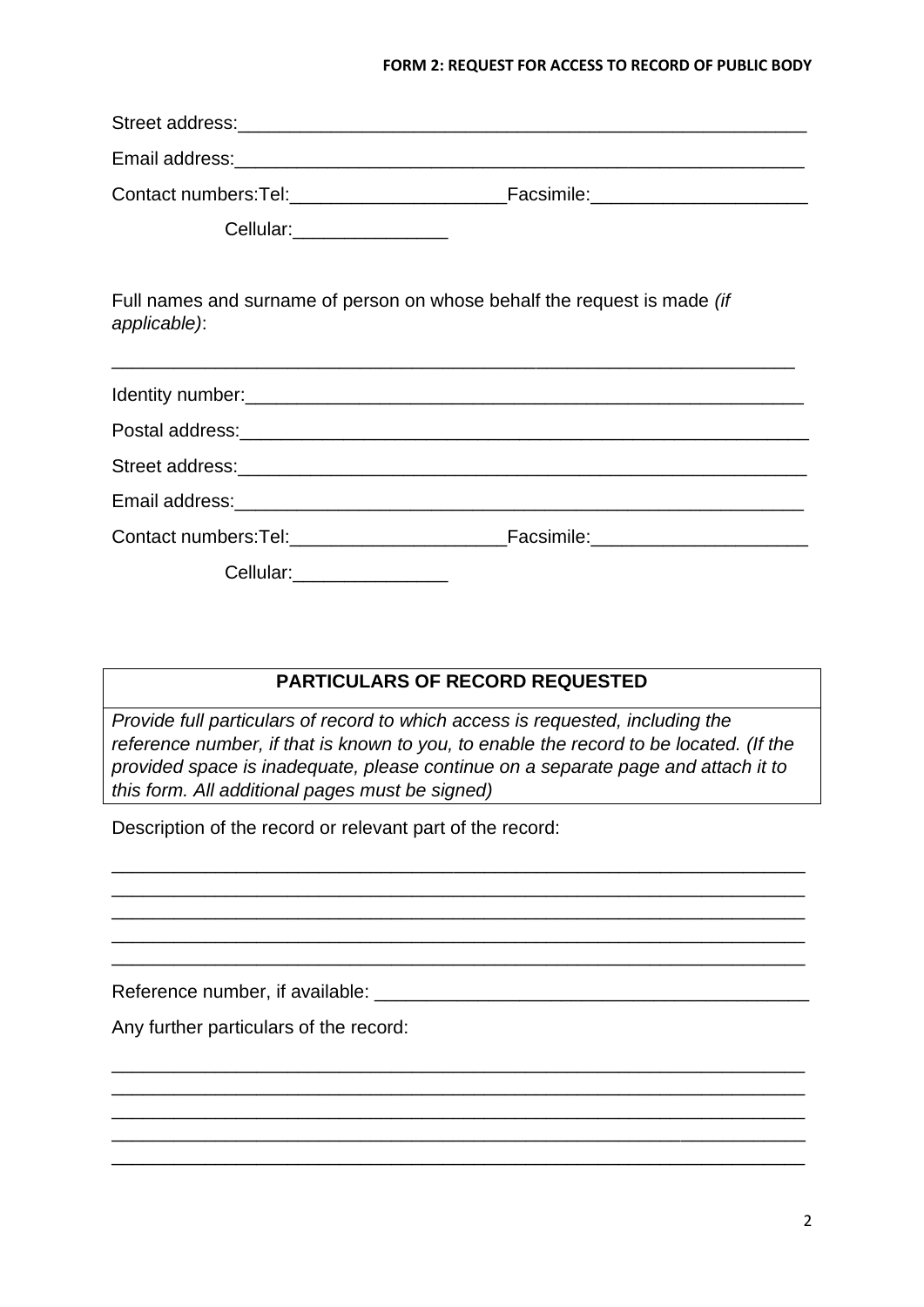## **TYPE OF RECORD**

*(Mark applicable box with an "X")*

| Record is written or in printed form                                                                                                |  |
|-------------------------------------------------------------------------------------------------------------------------------------|--|
| Record comprises virtual images (this includes photographs, slides, video<br>recordings, computer generated images, sketches, etc.) |  |
| Record consists of recorded words or information which can be reproduced                                                            |  |
| in sound                                                                                                                            |  |
| Record is held on a computer or in an electronic or machine-readable form                                                           |  |

# **FORM OF ACCESS**

*(Mark the applicable box with an "X")*

| Printed copy of record (including copies of any virtual images, transcriptions and<br>information held on computer or in an electronic or machine-readable form) |  |
|------------------------------------------------------------------------------------------------------------------------------------------------------------------|--|
| Written or printed transcription of virtual images (this includes photographs, slides,<br>video recordings, computer generated images, sketches, etc.)           |  |
| Transcription of soundtrack (written or printed document)                                                                                                        |  |
| Copy of record on flash drive (including virtual images and soundtracks)                                                                                         |  |
| Copy of record on compact disk drive <i>(including virtual images and soundtracks)</i>                                                                           |  |
| Copy of record saved on cloud storage server                                                                                                                     |  |
|                                                                                                                                                                  |  |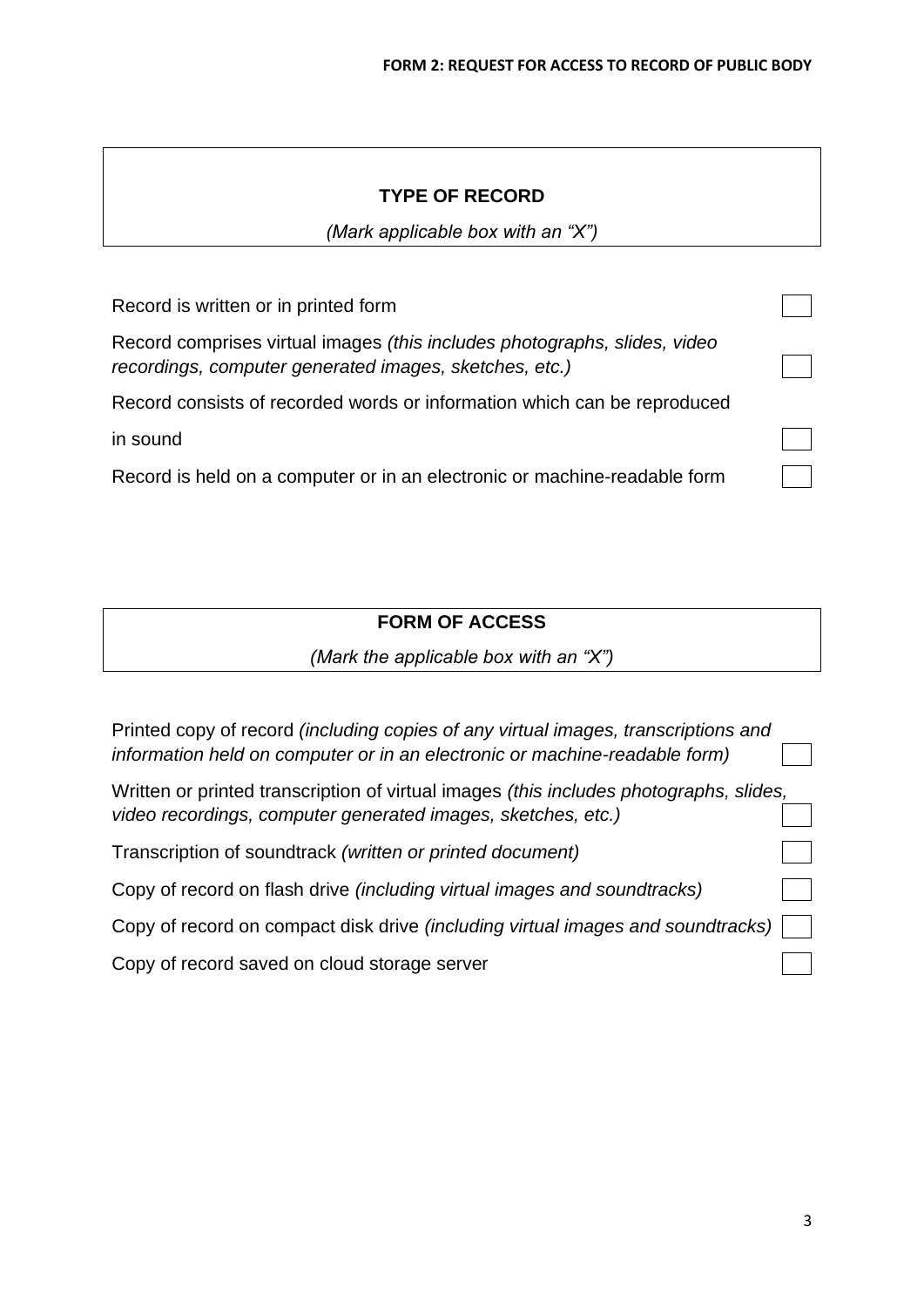## **MANNER OF ACCESS**

*(Mark the applicable box with an "X")*

Personal inspection of record at registered address of public/private *(including listening to recorded words, information which can be reproduced in sound or information held on computer or in an electronic or machine-readable form)* 

Postal services to postal address

Postal services to street address

Courier services to street address

Facsimile of information in written or printed format *(including transcriptions)* 

Email of information *(including soundtrack if possible)* 

Cloud share/file transfer

Preferred language

*(note that if the record is not available in the language you prefer, access may be granted in the language in which the record is available*)

## **PARTICULARS OF RIGHT TO BE EXERCISED OR PROTECTED**

*If the provided space is inadequate, please continue a separate page and attach it to this form. The requester must sign all additional pages*

\_\_\_\_\_\_\_\_\_\_\_\_\_\_\_\_\_\_\_\_\_\_\_\_\_\_\_\_\_\_\_\_\_\_\_\_\_\_\_\_\_\_\_\_\_\_\_\_\_\_\_\_\_\_\_\_\_\_\_\_\_\_\_\_\_\_\_ \_\_\_\_\_\_\_\_\_\_\_\_\_\_\_\_\_\_\_\_\_\_\_\_\_\_\_\_\_\_\_\_\_\_\_\_\_\_\_\_\_\_\_\_\_\_\_\_\_\_\_\_\_\_\_\_\_\_\_\_\_\_\_\_\_\_\_ \_\_\_\_\_\_\_\_\_\_\_\_\_\_\_\_\_\_\_\_\_\_\_\_\_\_\_\_\_\_\_\_\_\_\_\_\_\_\_\_\_\_\_\_\_\_\_\_\_\_\_\_\_\_\_\_\_\_\_\_\_\_\_\_\_\_\_ \_\_\_\_\_\_\_\_\_\_\_\_\_\_\_\_\_\_\_\_\_\_\_\_\_\_\_\_\_\_\_\_\_\_\_\_\_\_\_\_\_\_\_\_\_\_\_\_\_\_\_\_\_\_\_\_\_\_\_\_\_\_\_\_\_\_\_

Indicate which right is to be exercise or protected:

Explain why the record requested is required for the exercise or protection of the aforementioned right:

\_\_\_\_\_\_\_\_\_\_\_\_\_\_\_\_\_\_\_\_\_\_\_\_\_\_\_\_\_\_\_\_\_\_\_\_\_\_\_\_\_\_\_\_\_\_\_\_\_\_\_\_\_\_\_\_\_\_\_\_\_\_\_\_\_\_\_ \_\_\_\_\_\_\_\_\_\_\_\_\_\_\_\_\_\_\_\_\_\_\_\_\_\_\_\_\_\_\_\_\_\_\_\_\_\_\_\_\_\_\_\_\_\_\_\_\_\_\_\_\_\_\_\_\_\_\_\_\_\_\_\_\_\_\_